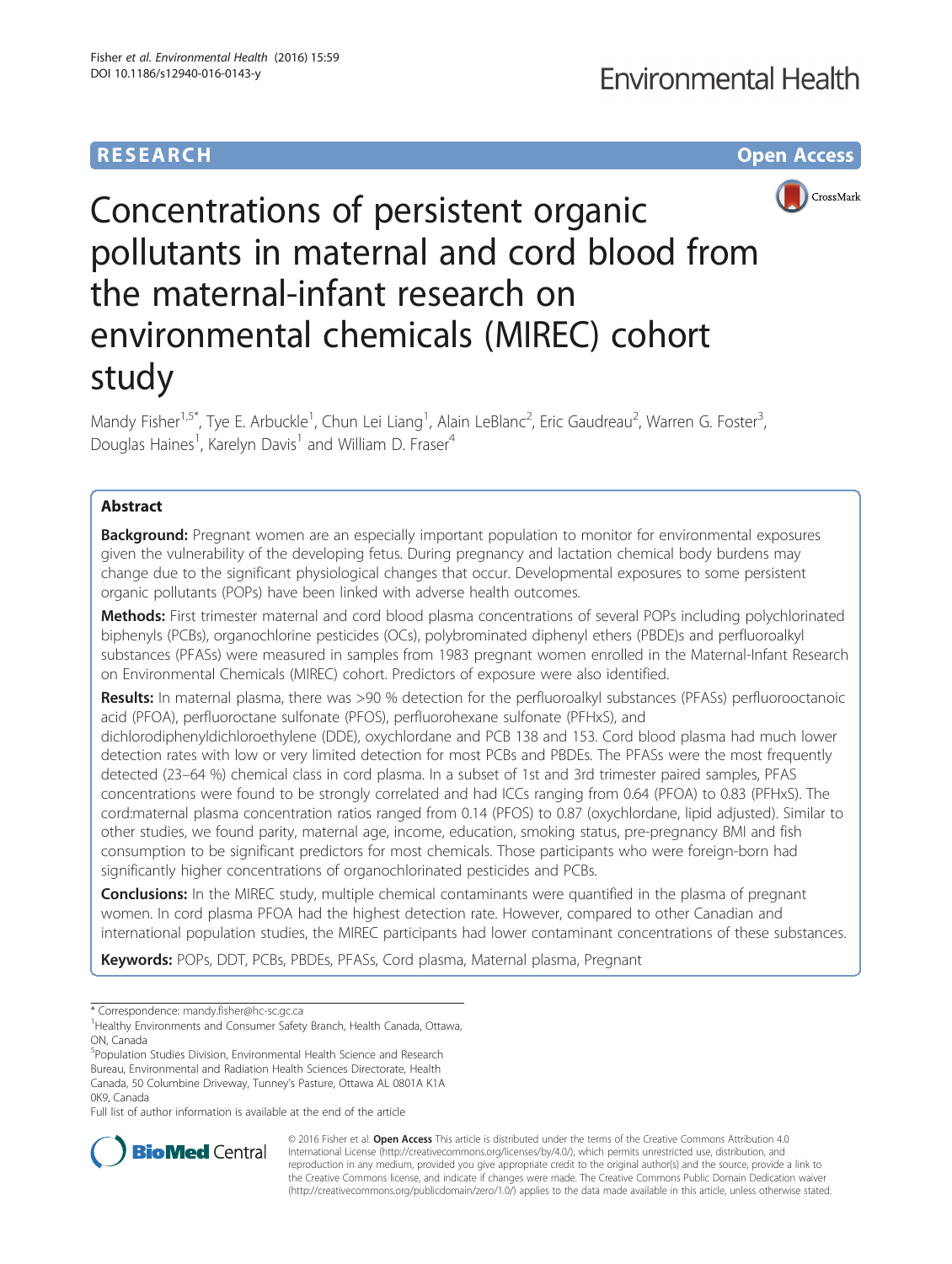## Background

Persistent organic pollutants (POPs), including organochlorine pesticides (OCs), industrial chemicals and their by-products are chemicals that persist in the environment and tend to bioaccumulate, possess toxic properties, and resist degradation [[1\]](#page-12-0). Several biomonitoring studies have measured POPs in human plasma [\[2](#page-12-0)–[4](#page-12-0)], milk [[5, 6\]](#page-12-0), and cord blood [[7](#page-12-0)–[9](#page-12-0)].

Perfluoroalkyl substances (PFASs) are heat stable, nonflammable and able to repel water and oils. They are used in a wide variety of products including non-stick cookware, breathable all weather clothing, wiper blades, wire and cable insulation, fire retardant foams, lubricants, paper coatings, pharmaceuticals, and nail polish [[2\]](#page-12-0). They are very stable compounds and therefore highly persistent in the environment [[10\]](#page-12-0). In 2002, 3M, the main manufacturer of PFOS ceased production in the U.S. and the EPA finalized new rules to help limit the future manufacturing and importation of these substances [[11\]](#page-12-0). Efforts were implemented in 2006 to drastically reduce emissions of PFOA and its precursors by 95 % by 2010 and to work towards eliminating emissions and product content by 2015 [\[12](#page-12-0)]. Exposures to humans mainly occur through diet [[13, 14\]](#page-12-0).

PBDEs are a class of brominated flame retardants that are environmentally persistent, bioaccumulate and biomagnify in terrestrial food chains [[15\]](#page-12-0). Studies have found PBDEs in fish, dairy products and eggs [\[16, 17](#page-12-0)]. House dust [\[18, 19](#page-12-0)] has also been suggested as a significant source of exposure, especially for children [\[20\]](#page-12-0). The Government of Canada has placed restrictions on some PBDEs under the Canadian Environmental Protection Act, 1999 in order to protect the environment. As of 2008 regulation prohibit the manufacturing of all PBDEs in Canada, and restrict the import and sale of PBDEs in mixtures [\[21\]](#page-12-0). Furthermore, as of 2009 there has been a phasing out of penta- and octa-BDEs had occurred in North America, Europe, Australia and Japan [[22\]](#page-12-0).

Pregnant women are an especially important population to include in biomonitoring and epidemiological studies given the susceptibility of the developing fetus [[10, 23, 24\]](#page-12-0) to the potential adverse health effects arising from exposure to environmental chemicals. During pregnancy and lactation, body burdens of chemicals may change due to the significant physiological changes that occur. The pregnant woman experiences increased blood volume, enhanced metabolism, increased renal perfusion as well as substantial changes to circulating hormones, essential elements and serum lipids [[25, 26](#page-12-0)]. These changes may have an impact on absorption, distribution, metabolism and excretion of environmental contaminants, which has potentially serious implications for developmental exposures of the fetus. Some POP exposures during fetal developmental have been linked with thyroid hormone disruption [\[23, 27](#page-12-0)–[29](#page-12-0)], adverse birth outcomes [\[30](#page-12-0)–[32\]](#page-12-0), poorer respiratory health [\[33\]](#page-13-0), obesity [[34\]](#page-13-0), and neurotoxicity [\[35, 36\]](#page-13-0).

This article describes both maternal and cord plasma concentrations of several POPs including polychlorinated biphenyls (PCBs), OC pesticides, polybrominated diphenyl ethers (PBDE)s and perfluoroalkyl substances (PFASs) measured in the Canadian prospective cohort, Maternal-Infant Research on Environmental Chemicals (MIREC). We also explored maternal and infant characteristics to identify elevated exposure groups.

## Methods

The MIREC Study is a national-level pregnancy cohort of approximately 2000 women recruited from 10 cities across Canada and has been previously described [\[37](#page-13-0)]. The MIREC study is based on a convenience sample and enrolled pregnant women from the general population who were attending prenatal clinics (ultrasound, midwife and/or doctor's clinics) during the first trimester of pregnancy (6 to <14 weeks) between 2008 and 2011. Research Ethics Board approval was obtained from all participating sites and Health Canada. Women who gave informed consented scheduled visits in each trimester, at delivery and in the postpartum period (up to 8-10 weeks). At each pregnancy visit women completed questionnaires and provided both blood and urine samples. The questionnaires collected information such as sociodemographics, current and previous pregnancies, diet, smoking and lifestyle. Maternal blood was collected in 10 mL K2 EDTA tubes; plasma was transferred into 2.5 mL pre-cleaned glass vials (Supelco®) for the POPs analysis and a 5 mL Sarstedt® tube for the PFASs analysis. Cord blood was collected at delivery using a Baxter bag® and then transferred into tubes as described above for maternal blood. Samples were stored at -20 °C.

In the MIREC study there were close to 300 chemical metabolites measured in maternal urine, blood, cord blood, meconium and breast milk which have been described elsewhere [\[37](#page-13-0)]. These chemicals were chosen based on evidence of potential reproductive toxicity, and valid laboratory methods available for biomarkers. A subset of chemicals was also chosen based on that measured in Cycle 1 (2007–2009) of the Canadian Health Measures Survey [[2\]](#page-12-0) so that comparisons could be made to the general population biomonitoring data, given that measurements were made by the same laboratory. Only the persistent organic pollutants and PFASs measured in maternal and cord plasma are reported in this article. A total of 24 polychlorinated biphenyls (PCB 28, 52, 66, 74, 99, 101, 105, 118, 128, 138, 146, 153, 156, 163, 167, 170, 178, 180, 183, 187, 194, 201, 203 and 206), 14 organochlorinated pesticides (aldrin, beta-hexachlorocyclohexane (β-HCH), gamma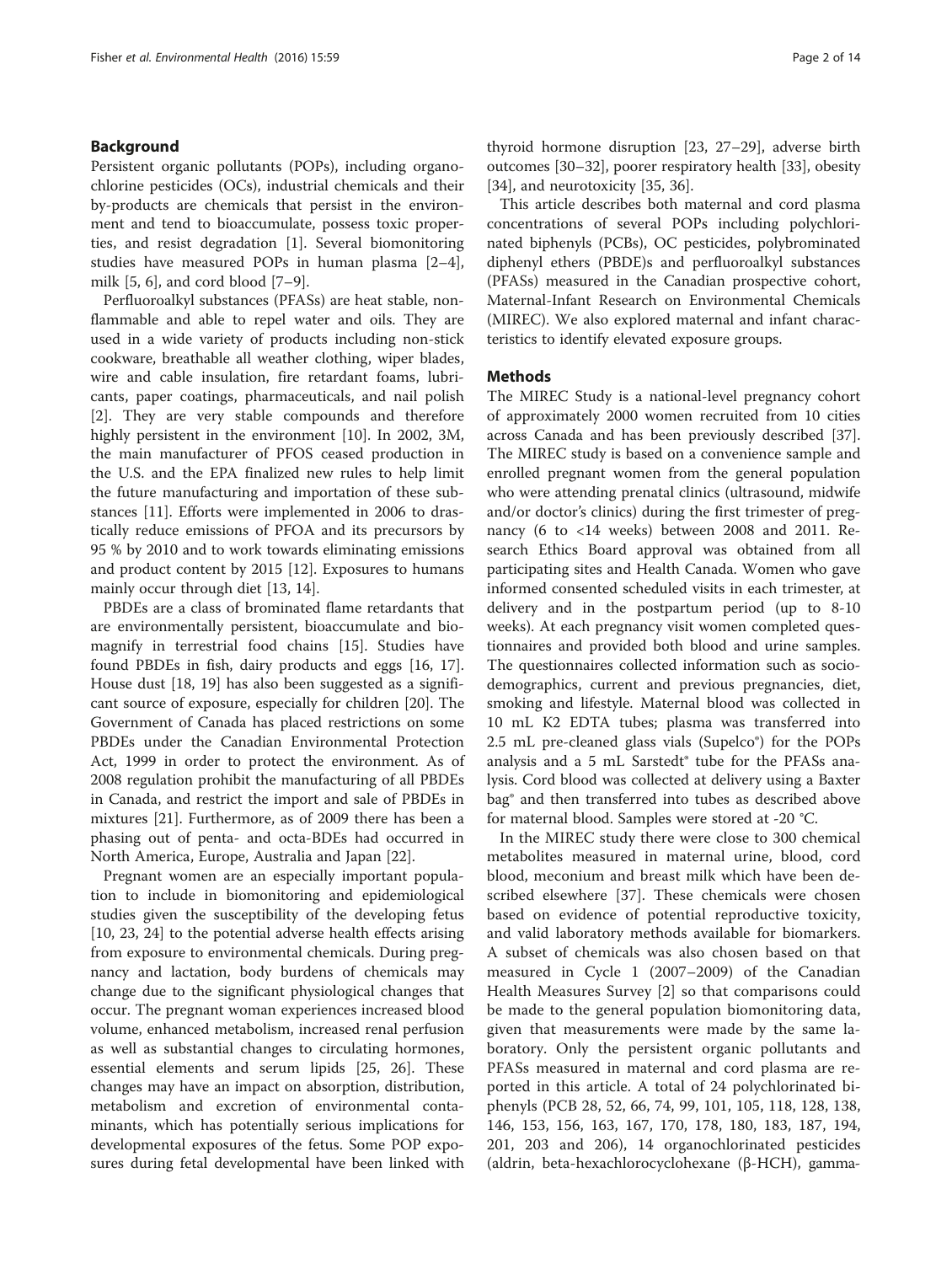hexachlorocyclohexane (γ-HCH), hexachlorobenzene, cisnonachlor, trans-nonachlor, α-chlordane, γ-chlordane, oxychlordane, dichlorodiphenyldichloroethylene (DDE), p,p'-dichlorodiphenyltrichloroethane (DDT), mirex, toxaphenes Parlar 26 and 50) and 9 polybrominated diphenyl ethers (PBDE 15, 17, 25, 28, 33, 47, 99, 100, 153) and hexabromobiphenyl (PBB 153) were measured by the Centre de Toxicologie du Québec (CTQ) of the Institut National de Santé Publique du Québec (INSPQ) in 1st trimester maternal plasma samples as well as cord plasma samples. The PFASs perfluorooctane sulfonate (PFOS), perfluorooctanoic acid (PFOA) and perfluorohexane sulfonate (PFHxS) were also measured in both 1st trimester maternal and cord plasma. For a subset of participants ( $n = 48$ ) PFASs were also measured in the 3rd trimester.

## Analytical methods

Two mL of plasma was enriched with labeled internal standards (PCB 141-<sup>13</sup>C<sub>12</sub>, PCB 153, -<sup>13</sup>C<sub>12</sub>, PCB 180-<br><sup>13</sup>C<sub>12</sub>, PCB 194-<sup>13</sup>C<sub>12</sub>, hexachlorobenzene-<sup>13</sup>C<sub>6</sub>, α-HCH-<br><sup>13</sup>C<sub>6</sub>, trans-nonachlor-<sup>13</sup>C<sub>10</sub>, oxychlordane-<sup>13</sup>C<sub>10,</sub> p,p'-DDE-<sup>13</sup>C<sub>12</sub>, Parlar 26-<sup>13</sup>C<sub>10</sub>, Parlar 50-<sup>13</sup>C<sub>10</sub>, PBDE-77-<br><sup>13</sup>C<sub>12</sub>) plus analogous internal standards (3,6-F<sub>2</sub>-PBDE 99, PBDE 101) and proteins were denaturated with reagent grade alcohol. POP compounds were extracted with hexane from the aqueous matrix using a liquidliquid extraction in the presence of a saturated ammonium sulfate solution for salting out. Thereafter, the extracts were evaporated to dryness before they were redissolved in 0.5 mL of hexane. These extracts were further purified on activated florisil columns and which were eluted with a mixture of dichloromethane:hexane (9 mL; 25:75) prior to GC-MS analysis.

The solvent was then evaporated, the residual taken up in 20 μL of hexane and analyzed for POP compounds on an Agilent 6890 Network or 7890A gas chromatograph (GC) coupled to an Agilent 5973 Network or 5975C mass spectrometer (MS) (Agilent Technologies; Mississauga, Ontario, Canada). The GC was fitted with an Agilent 60 m DB-XLB column (0.25 mm i.d., 0.25 μm film thickness) for detection by MS and with an Agilent Ultra-1 50 m (0.20 mm i.d., 0.33 μm film thickness) (Agilent Technologies; Mississauga, Ontario, Canada) column for the Electron Capture Detector (ECD). The carrier gas was helium and the injections were 3 μL in splitless mode. The mass spectrometer was operated in selected ion monitoring (SIM) mode, using negative chemical ionization (NCI) with methane (99.97 %) as the reagent gas. The ECD serves only to quantify PCB congeners 28 and 52 when the detection limits for these compounds were not achieved with the mass detector.

Concentrations were reported in units of micrograms per liter ( $\mu$ g/L) and the limits of detection (LOD) were between 0.005 and 0.3 μg/L for POPs. LODs were determined by first estimating concentrations of analytes yielding a signal to noise ratio of 3. Plasma samples spiked with analytes in concentrations ranging from 4 to 10 times the estimated LODs were analyzed (10 replicates) and standard deviations were multiplied by three to obtain the LODs. The method recoveries for each analyte varied from 68 to 90 %. The intra-day precision (repeatability) and the inter-day precision (reproducibility) of the method were respectively between 1.2 to 8.3 % and 2.8 to 13 %. Total cholesterol (TC), free cholesterol (FC), triglycerides (TG) and phospholipids (PL) levels were also measured in these samples by enzymatic methods combined with colorimetry (in g/L) at the laboratory of Centre Hospitalier de l'Université Laval (CHUL; Quebec, Quebec) and used to calculate the total lipid level as  $1.677*(TC-FC) + FC + TG + PL$  [\[38](#page-13-0)].

The PFAS analysis was performed as described in the Canadian Health Measures Survey (CHMS) Cycle 1 report [\[2](#page-12-0)]. The LODs were between 0.1 to 0.3 μg/L for the compounds PFHxS, PFOA and PFOS. The intra-day precision varied between 5.4 and 6.3 % and the inter-day precision varied between 4.9 and 10 %.

The internal reference materials used to control the quality of the analyses were the certified reference material SRM-1958 (POPs and PFASs) from the National Institute of Standards and Technology (NIST; Gaithersburg, MD), the reference materials W-09-02 and W-10- 06 (POPs) from the External Quality Assessment Scheme within the Arctic Monitoring and Assessment Program (AMAP) (Centre de toxicologie du Québec (CTQ), Institut National de Santé Publique du Québec (INSPQ), Québec, Canada) and some in-house reference materials for PFASs.

The overall quality and accuracy for both analytical methods was monitored by participation in the interlaboratory program AMAP External Quality Assessment Scheme (Centre de toxicologie du Québec (CTQ), Institut National de Santé Publique du Québec (INSPQ), Québec, Canada) as well as the German External Quality Assessment Scheme (G-EQUAS; Erlangen, Germany).

## Statistical analysis

As most contaminants had values below the limit of detection, censoring methods [[39\]](#page-13-0) were implemented for descriptive statistics, hypothesis tests and linear regressions. Such techniques are classified as either *parametric* methods, such as maximum likelihood (ML) estimation, or nonparametric methods, such as Kaplan-Meier (KM) and the generalized Wilcoxon test [\[39](#page-13-0)]. Total lipids were included in the models of all POPs other than the PFASs as a covariate.

Descriptive statistics including sample size, detection limit, percentage of observations below the limit of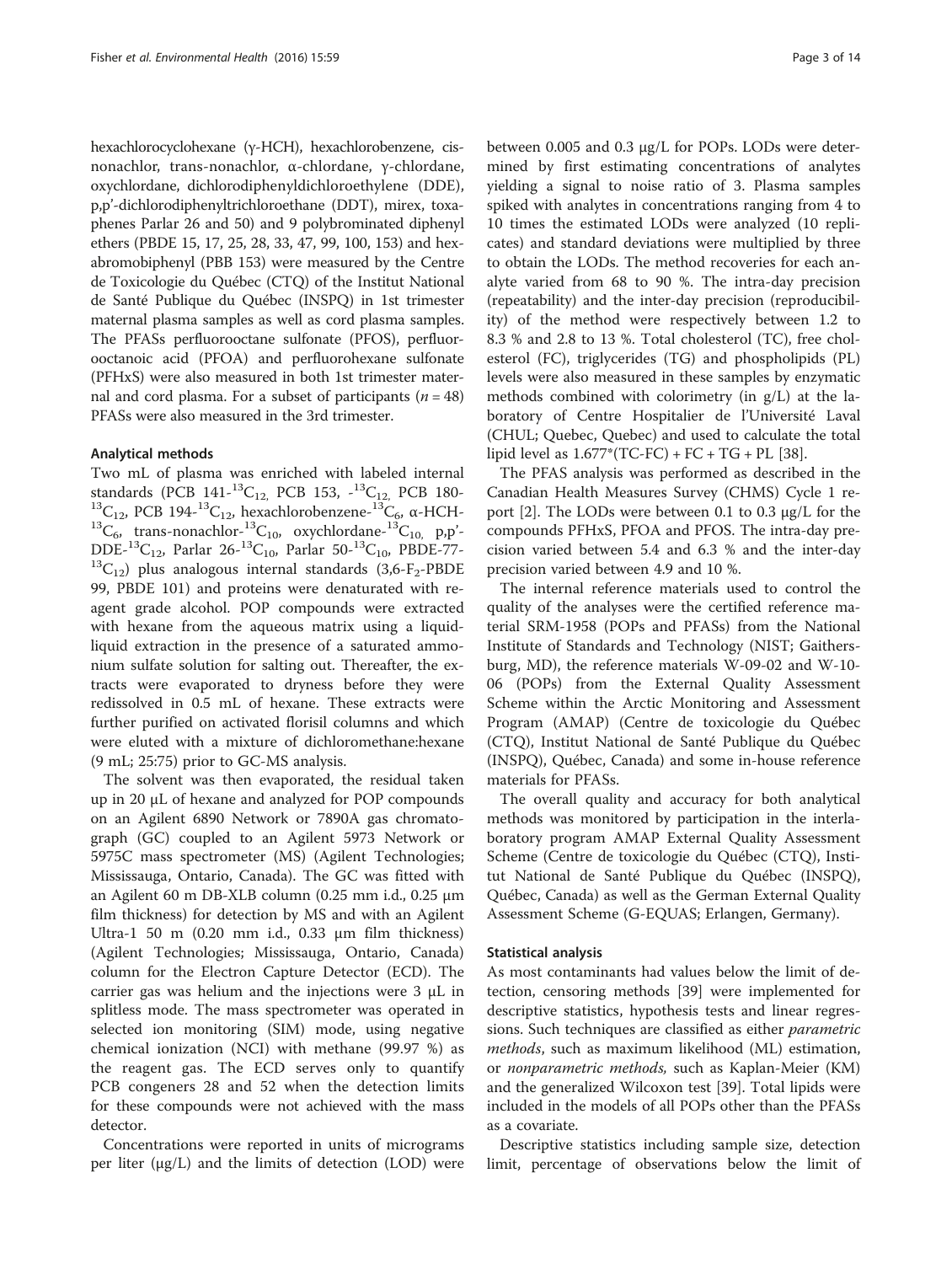detection (LOD), minimum, median, 95th percentile, maximum, geometric mean, geometric standard error and associated 95 % confidence interval were reported for maternal and cord plasma concentrations of POPs, both adjusted and unadjusted for total lipids, with the exception of PFASs which were not lipid-adjusted. Note that the highest detection limit is presented in tables when several detection limits were noted.

For censoring methods, the geometric mean and 95 % confidence interval were calculated using the ML method and compared to the empirical median from the KM approach. The Greenwood estimate of variance was used for determination of Kaplan-Meier confidence intervals. Contaminants having the % < LOD of approximately 50 % were analyzed using the censored methods. Justification for including contaminants with up to 50 % censoring is provided in Helsel [[39](#page-13-0)].

Demographic variables which were considered as potential predictors of contaminant concentrations, including parity, maternal age group (<25, 25–29, 30–34, 35+), smoking status (current, former, never), household income in Canadian dollars (≤\$50,000, \$50,001–\$100,000, >\$100,000), pre-pregnancy body mass index (BMI) based on self-reported pre-pregnancy weight and measured height and categorized as Underweight to Normal (BMI  $\langle 25 \rangle$ ; Overweight (25  $\langle 25 \rangle$  = BMI  $\langle 30 \rangle$ ; and Obese (BMI  $>$ =30), place of birth (foreign-born, Canadian born), fasting status (yes, no), maternal education (high school or less, some college or college degree, undergraduate degree or higher), sample collection year (2008–2011), consumption of: any kind of fish (never, 1, or 2+ times per week), bacon (never, 1, or 2+ times per week), hamburger (never, 1, 2, or >2 times per week), pork (never, 1, or 2+ times per week), poultry (never, 1, 2, or  $>2$  times per week) and steak (never, 1, or 2+ times per week), use of non-stick cooking vessels (only for PFASs) and infant gender for cord plasma. Hypothesis tests were performed for contaminants with at least 50 % of observations above LOD [\[39](#page-13-0)] using the likelihood ratio test for parametric ML estimation and the nonparametric Wilcoxon rank-sum test. Bonferroni-adjusted confidence intervals were calculated and used to identify the different groups when overall tests were significant. To aid model selection, a test for log-normality with left-censored observations developed by Nysen et. al. [[40](#page-13-0)] was used. If the assumption of normality failed, then nonparametric testing results were presented. Lipid adjusted models included total lipids of each sample as a covariate in the linear model with the potential predictor of interest.

In addition to performing the analysis described above, we also considered evaluation of infant cord plasma based on three demographic variables: infant gender, maternal smoking status and season of cord plasma collection. The maximum likelihood estimation (MLE)

method was employed to account for left–censored repeated measures (twins and triplets), using nonlinear mixed models, analogous to Jin et. al. [\[41\]](#page-13-0) and Thiebaut and Jacqmin-Gadda [[42\]](#page-13-0) which employed the NLMIXED procedure in SAS. Hypothesis testing was performed using likelihood ratio tests that followed a chi-square distribution.

Furthermore, prediction intervals were computed for geometric mean contaminant concentrations by the three demographic variables of interest, using Empirical Bayes estimates of the random effects [\[43](#page-13-0)]. Interpretations of these geometric means are similar to those computed for the previous models.

Linear associations among all unadjusted chemicals with >70 % detection were examined using the correlation coefficient. Spearman's rho  $(ρ)$  was calculated since the contaminant concentrations were not normally distributed. Observations below the LOD were imputed by LOD/2. A heat map was plotted to represent Spearman correlation coefficient matrix.

For the 48 participants who had PFAS measurements in both the 1st and 3rd trimester we calculated intraclass correlation coefficients (ICCs). ICCs were calculated using a one-way random effects model (Proc Mixed) to estimate the between- and within-subject variability across both time points. The ICC measures the ratio of between-subject variance to total variance. It ranges from 0 to 1, with 0 meaning no within person reproducibility and 1 meaning perfect reproducibility.

Placental transfer was described by the calculation of the concentration ratios between paired cord and maternal samples for each compound on unadjusted and lipid adjusted concentrations (excluding the PFASs) using the formula  $R_{cm} = C_{uc} / C_{m}$  where  $C_{uc}$  is the umbilical cord concentration and  $C_m$  is the maternal concentration. Ratio calculations are only presented for those chemicals that had  $\geq 10$  pairs above the LOD [\[9\]](#page-12-0).

Statistical analysis was performed using software packages SAS (Statistical Analysis System) Enterprise Guide 4.2 and R (R Core Development Team). For the censoring methods, functions from the R packages NADA and SURVIVAL were used for analysis. Unless otherwise indicated, a 5 % significance level ( $\alpha$  = 0.05) was implemented throughout.

## Results

We found high detection rates in maternal blood for a number of chemicals but limited detection in cord blood. The PFASs were found to be highly reproducible in a small subset of samples that had PFASs measured in the 1st and 3rd trimester. Associations were found between and number of covariates, including parity, maternal age, income, and fish consumption in line with other studies. Foreign born participants appear to have higher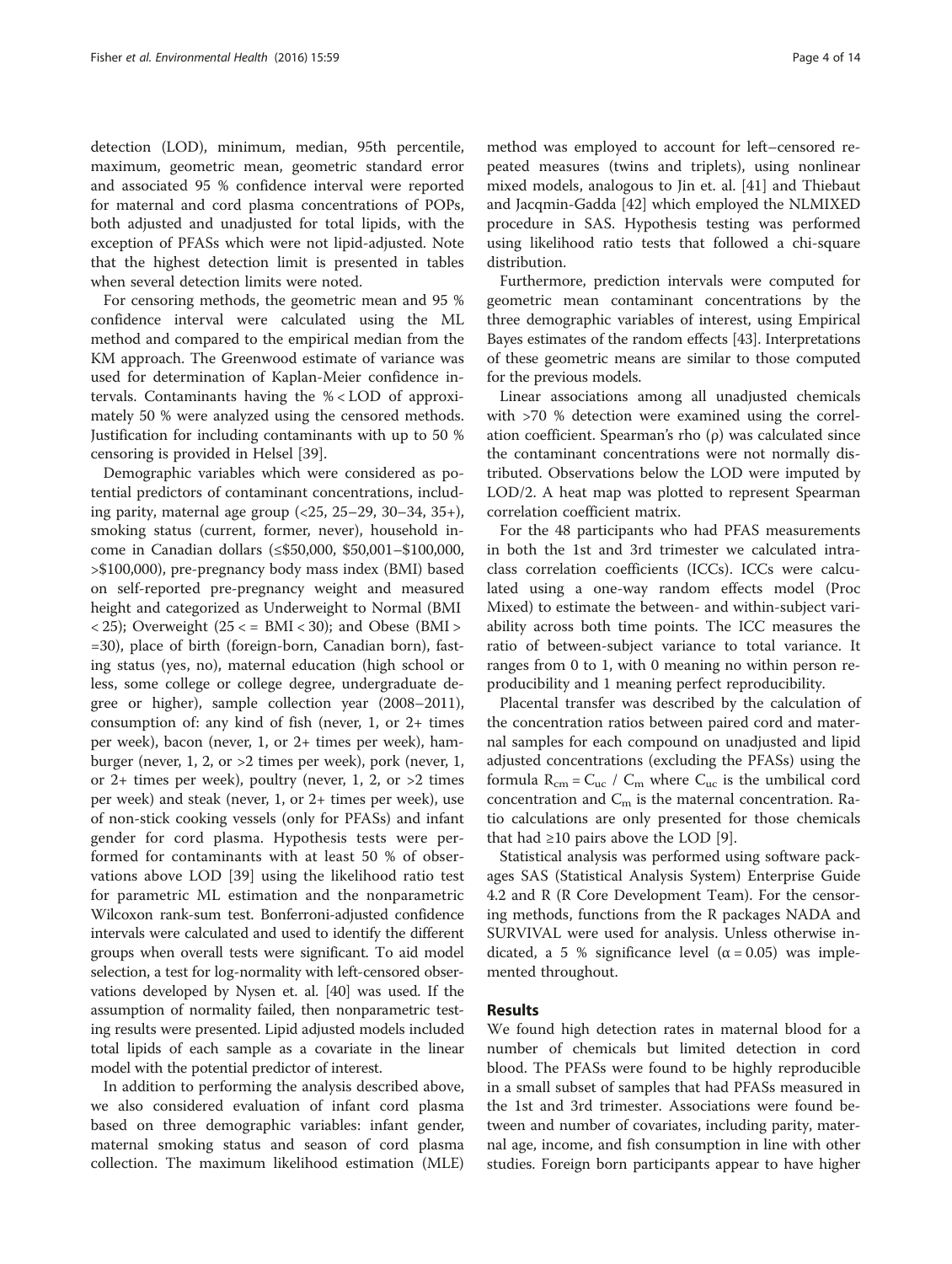| Table 1 Study population |  |  |  |
|--------------------------|--|--|--|
|--------------------------|--|--|--|

| Characteristic                     | Frequency | Percent        |
|------------------------------------|-----------|----------------|
| Maternal age group                 |           |                |
| $<$ 25                             | 139       | 7.01           |
| $25 - 29$                          | 459       | 23.15          |
| $30 - 34$                          | 709       | 35.75          |
| $35+$                              | 676       | 34.09          |
| Smoking status                     |           |                |
| Current                            | 237       | 11.96          |
| Former                             | 542       | 27.36          |
| Never                              | 1202      | 60.68          |
| Country of birth                   |           |                |
| Foreign born                       | 371       | 18.71          |
| Canadian born                      | 1612      | 81.29          |
| Maternal education                 |           |                |
| High school or less                | 175       | 8.83           |
| Some college or college degree     | 572       | 28.87          |
| Undergraduate degree or higher     | 1234      | 62.29          |
| Marital status                     |           |                |
| Married                            | 1424      | 71.81          |
| Other                              | 559       | 28.19          |
| Income                             |           |                |
| ≤\$50,000                          | 347       | 17.49          |
| \$50,001-\$100,000                 | 786       | 39.64          |
| More than \$100,000                | 757       | 38.17          |
| Parity                             |           |                |
| 0                                  | 874       | 44.12          |
| 1                                  | 800       | 40.38          |
| $2+$                               | 307       | 15.5           |
| Body mass index (BMI)              |           |                |
| Underweight to normal (BMI <25)    | 1164      | 63.36          |
| Overweight (25 ≤ BMI <30)          | 404       | 21.99          |
| Obese (BMI >30)                    | 269       | 14.64          |
| Fasting status                     |           |                |
| No                                 | 1914      | 98             |
| Yes                                | 39        | $\overline{2}$ |
| Season of sampling (1st trimester) |           |                |
| Fall                               | 575       | 29.41          |
| Spring                             | 448       | 22.92          |
| Summer                             | 464       | 23.73          |
| Winter                             | 468       | 23.94          |
| Infant gender                      |           |                |
| Male                               | 1034      | 52.51          |
| Female                             | 926       | 47.03          |

Table 1 Study population (Continued)

| .<br>. .      | . .  |       |
|---------------|------|-------|
| <b>Babies</b> |      |       |
| Singletons    | 1934 | 97.53 |
| Twins         | 47   | 2.37  |
| Triplets      |      | 0.10  |

Note: for income and infant gender, sum of percent is not 100, because there is a group (don't know) was not included

levels of some chemicals. The maternal:cord plasma ratios are described and all fall below 1.

There were a total of 1983 pregnant women in the MIREC study [\[37](#page-13-0)]. The mean maternal age was 32.2 years and most of the women were in their 1st or 2nd pregnancy. The vast majority were Canadian born (81.3 %) and married (71.8 %) and close to 60 % had at least one university degree. Only 12 % were current smokers, while 27 % were former smokers. The majority were in the normal pre-pregnancy BMI ranges, however more than a third were overweight or obese. There were a total of 1959 live births in the study and 1517 cord plasma samples were collected. There were 1934 singletons, and 49 multiple births. The infants were 53 % male and 47 % female (See Table 1).

Tables [2](#page-5-0), [3](#page-5-0), [4,](#page-6-0) [5,](#page-7-0) [6](#page-8-0) and [7](#page-8-0) report the overall summary statistics for each contaminant. In Table [2,](#page-5-0) the highest PFAS geometric mean (GM) in maternal plasma was PFOS (4.56 μg/L). PFOA, PFOS and PFHxS were detected in 23–64 % of the cord plasma. The GM of maternal PFOA was 4 times higher than that of cord plasma (1.65 vs 0.35 μg/L). There was a moderate and positive linear association among all the PFASs in maternal plasma (See Table [3](#page-5-0)). There was also a significant and positive correlation between maternal and cord plasma for PFOA.

Table [4](#page-6-0) describes the correlation between the paired 1st and 3rd trimester PFAS concentrations for a subset of women who had them measured at both time points. The 1st and 3rd trimester samples were highly correlated and had moderate to high reproducibility with ICCs ranging from 0.6 to 0.8. The 1st trimester samples were consistently higher than the 3rd trimester samples. The PCBs 118, 138, 153, and180 were the most highly detected PCBs (Table [5\)](#page-7-0). DDE and oxychlordane were the most highly detected organochlorines (Table [6](#page-8-0)) while PBDE47 was the most highly detected flame retardant (See Table [7\)](#page-8-0). Certain contaminants, namely aldrin, α-chlordane, γchlordane, γ-HCH, PBDE 15, PBDE 17, PBDE 25 and PCB 52 were not detected in either maternal or cord plasma samples. Cord plasma concentrations were very low or not detected for most of the PCBs and PBDEs.

In Table [8](#page-9-0) we present the median cord:maternal plasma concentration ratios. The unadjusted median ratios (0.08– 0.28) are much lower than the lipid adjusted (0.60–0.87).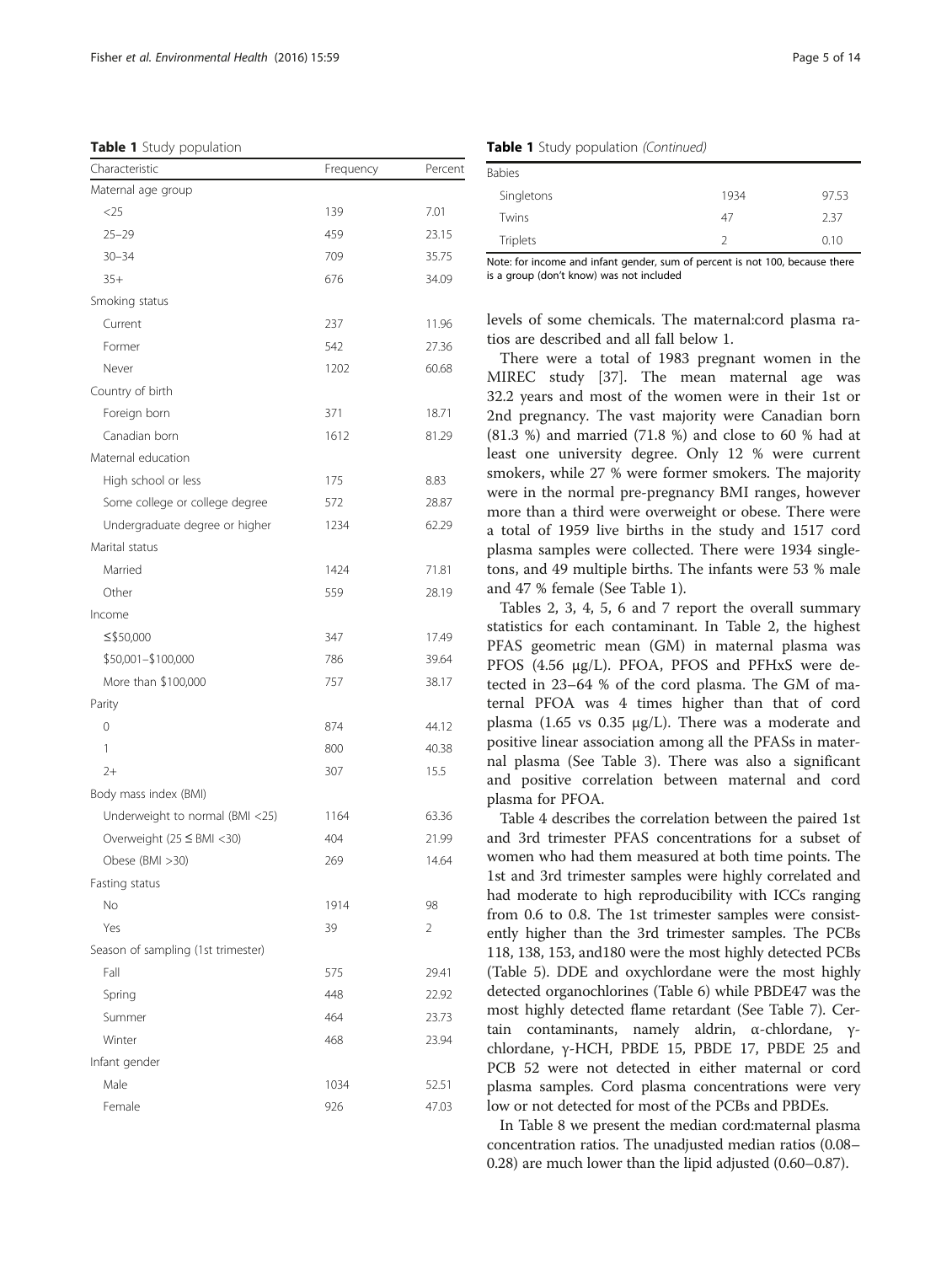<span id="page-5-0"></span>Table 2 Descriptive statistics for PFASs in maternal and cord blood plasma (wet weight—μg/L)

| Contaminant | Aliauot  | $\overline{N}$ |     | $LOD \quad \% < LOD$ | Min       |           | Median 95th Percentile |     | Max KM Median | 95 % CI |      | gm mle    | 95 % CI |           |
|-------------|----------|----------------|-----|----------------------|-----------|-----------|------------------------|-----|---------------|---------|------|-----------|---------|-----------|
| PFHxS       | Maternal | 1940           | 0.3 | 5.31                 | ND.       |           | 4.3                    | 40  |               | 0.96    | 1.05 | 1.03      | 0.99    | 1.07      |
|             | Cord     | 1385           | 0.3 | 77.11                | <b>ND</b> | <b>ND</b> | 0.626                  | 1.9 | NA.           | NA.     | NA.  | <b>NA</b> | NA.     | NA.       |
| PFOA        | Maternal | 1940           | 0.1 | 0.15                 | <b>ND</b> | 1.7       | 4.1                    | 16  | 1.7           | 1.65    | 1.75 | -1.65     | 1.60    | 1.69      |
|             | Cord     | 1384           | 0.3 | 36.42                | ND.       | 0.39      | 1.1                    | 5.6 | 0.39          | 0.37    | 0.41 | 0.35      | 0.33    | 0.36      |
| PFOS        | Maternal | 1940           | 0.3 | 0.15                 | <b>ND</b> | 4.6       | 11                     | 36  | 4.6           | 4.47    | 4.73 | 4.56      | 4.45    | 4.68      |
|             | Cord     | 1385           | 0.3 | 52.27                | ND.       | ND.       | 1.5                    | 5.8 | NA.           | NA.     | NA.  | N.        | ΝA      | <b>NA</b> |

ND Non-detects (value below the limit of detection)

NA Non-applicable (KM median and GM MLE of contaminants with less than 50 % of observations detected were not calculated)

Note that these ratios are only presented for pairs of maternal and cord plasma samples that are both above the LOD. The highest number of pairs was for PFOA  $(n = 865)$  while the highest median ratios (lipid adjusted) were for oxychlordane and PBDE47.

The median number of POPs detected in maternal plasma above the LOD was 14 (mean 15) with a maximum of 33. In cord plasma, very few chemicals were detected with a mean and median of 2 chemicals per cord plasma sample and a maximum of 19 chemicals. Figure [1](#page-10-0) describes the correlation across chemicals in maternal plasma for those chemicals with >70 % above the LOD. The organochorine pesticides and PCBs showed moderate to high correlation with each other but low correlation with the PFASs. The PFASs were moderately correlated with each other.

Demographic variables were explored for contaminants having at least 50 % of the observations above the LOD and included: β-HCH, DDE, oxychlordane, PBDE153, PBDE47, PCB118, PCB138, PCB153, PCB180, trans-nonachlor, PFHxS, PFOA, and PFOS. Sufficient detection permitted consideration of PCB 170 levels by parity and place of birth only (See Table [9](#page-11-0) for summary and Additional file [1](#page-11-0) for further details).

Significant differences in contaminant concentrations were found by parity group for all contaminants considered except PBDE 47, with and without lipid adjustment. Generally, as the parity increases, the contaminant concentrations tended to decrease. We saw that contaminant levels were significantly higher in the older participants for the contaminants DDE, oxychlordane, PCB 138, PCB 153, and PCB180. However for two of

Table 3 Correlations among PFOA, PFOS and PFHxS

| Maternal plasma<br>(1st trimester) | Spearman<br>correlation | Maternal (1st trimester):<br>Cord Plasma | Spearman<br>correlation |
|------------------------------------|-------------------------|------------------------------------------|-------------------------|
| PEOA: PEOS                         | 0.56                    | PFOA: PFOA                               | 0.67                    |
| PFOA: PFHxS                        | 0.50                    |                                          |                         |
| PFOS: PFHxS                        | 053                     |                                          |                         |

Correlations between maternal and cord blood for PFOS and PFHxS not presented since more than 70 % of the observations were undetected

the PFASs, the age group 35+ had significantly lower concentrations of PFHxS and PFOA than the younger age groups.

There were significant differences by smoking status for all contaminants considered with and without lipid adjustment except for PFOS. In general, non-smokers and former smokers had higher contaminant concentrations compared to current smokers. Only PBDE153 had higher concentrations in current smokers than non-smokers.

For household income we saw significant differences with and without lipid adjustment. Generally, as household income increased, the contaminant concentrations tended to increase in many cases, hence mothers with a household income of more than \$100,000 CDN had significantly higher contaminant residue levels.

The majority of the lipid adjusted contaminants had significantly higher concentrations in underweight/normal weight mothers compared to obese mothers. However, there was an exception for β-HCH and PBDE-47, where significantly higher concentrations were seen for obese women in most cases.

Contaminant concentrations were significantly higher (unadjusted and lipid adjusted) in foreign-born mothers compared to Canadian-born mothers for all contaminants except PBDE 47 and the PFASs (PFHxS and PFOS), where higher concentrations were seen in Canadian-born mothers.

Fasting status demonstrated significant differences for DDE, oxychlordane, PCB 138 and trans-nonachlor with and without lipid adjustment. Contaminant residue levels were higher among those mothers who did not fast. For the other chemicals, no significant difference at the 5 % significance level was found with lipid adjustment.

There were significant differences by education level for nearly all contaminants. Generally, mothers with higher education had higher contaminant concentrations. Sampling year showed a significant effect for nearly all POPs. Further to this, women who participated in the study in 2011 had significantly lower concentrations of nearly all POPs compared to women who participated in 2008.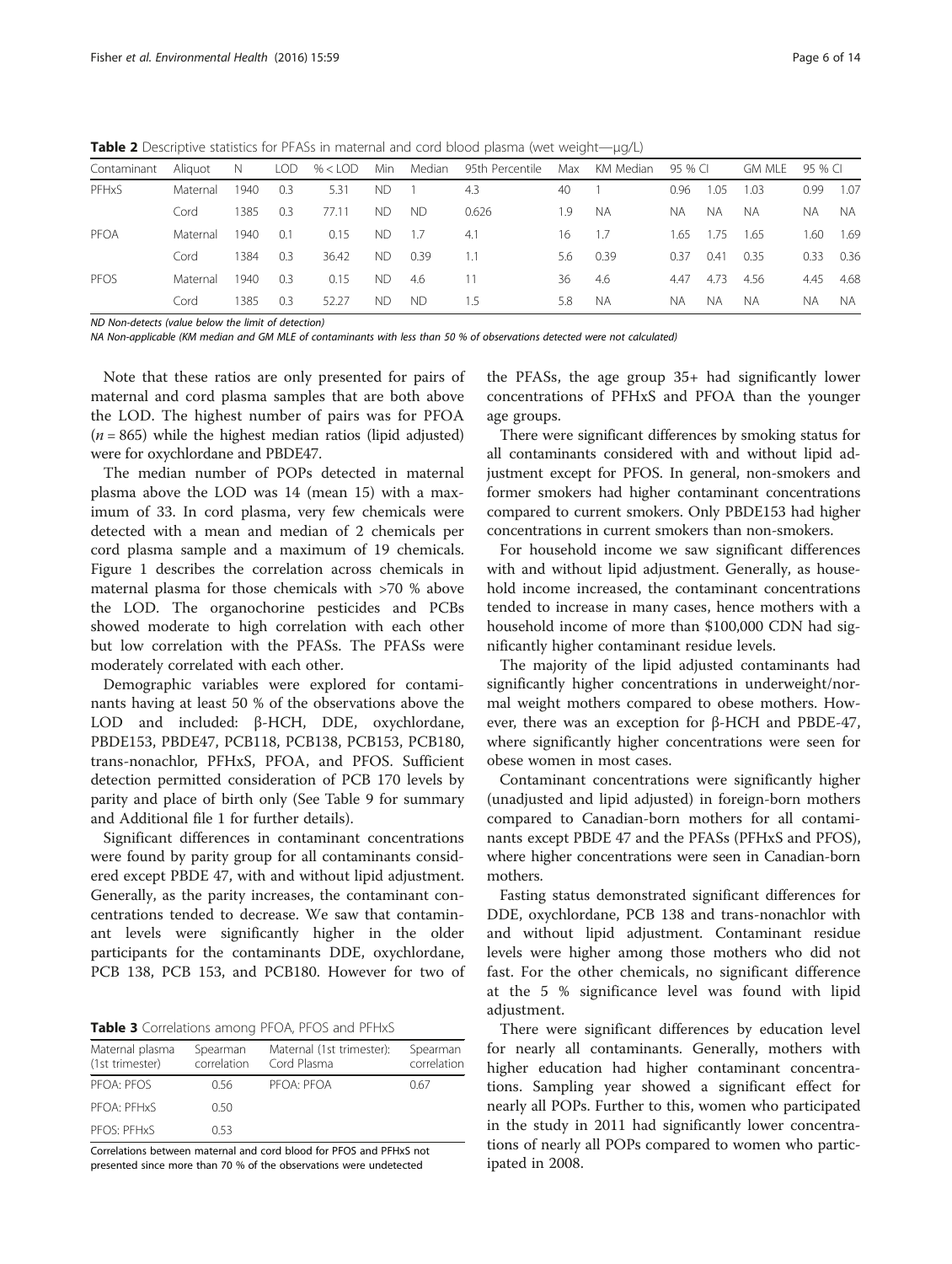|       | % below LOD | 1st trimester GM | 3rd trimester GM |                       | Spearman correlation |
|-------|-------------|------------------|------------------|-----------------------|----------------------|
| PFOA  |             |                  | .06              | $0.64$ (0.46, 0.78)   | 0.90                 |
| PFOS  |             | 5.70             | 3.78             | $0.69$ $(0.53, 0.82)$ | 0.91                 |
| PFHxS |             | 0.98             | 0.70             | $0.83$ $(0.73, 0.90)$ | 0.98                 |

<span id="page-6-0"></span>Table 4 Comparison of 1st trimester and 3rd trimester PFAS concentrations

 $N = 48$  paired samples measured in both the 1st and 3rd trimester of pregnancy

Fish consumers had significantly higher levels of nearly all POPs excluding the PFASs. Bacon, pork, poultry and steak consumption showed little effect on contaminant concentrations however participants who ate hamburger 2 or more times per week showed significantly lower levels of the OC pesticides β-HCH, DDE, and the PCBs (PCBs 118, 138, 153, 180). Only PFOA levels were higher for participants who cooked with non-stick cooking vessels. However no association was observed if they microwaved with non-stick cooking vessels.

No significant differences were detected when grouping by infant gender, maternal smoking status or season of collection for PFOA in cord plasma (See Additional file [1](#page-11-0)).

## **Discussion**

In maternal plasma, there was >90 % detection for DDE, oxychlordane, PCB 138, PCB 153, and the PFASs. Cord plasma had much lower detection rates with low or very limited detection for most PCBs and PBDEs. The highest detection rate in cord plasma was for the PFASs at 23 (PFHxS), 48 (PFOS) and 64 (PFOS) percent. In a small subsample we found maternal plasma PFASs concentrations to be highly correlated and to have good reproducibility between the 1st and 3rd trimester (ICCs 064- 0.83). The cord:maternal plasma concentration ratios ranged from 0.14 (PFOS) to 0.87 (oxychlordane, lipid adjusted). Similar to other studies, we found parity, maternal age, income, education, smoking status, prepregnancy BMI and fish consumption to be significant predictors for most chemicals. Those participants who were foreign-born had significantly higher concentrations of organochlorinated pesticides and PCBs.

In comparison to other national surveys, the participants of the MIREC cohort had lower geometric mean concentrations of DDE. MIREC's DDE concentrations were lower than those measured in females from the population-based Canadian Health Measures Survey (CHMS) [\[2\]](#page-12-0) as well as females [\[4](#page-12-0)] and pregnant women [[44\]](#page-13-0) from the U.S. National Health And Nutrition Examination Survey (NHANES) study. Maternal transnonachlor and oxychlordane concentrations appear to be similar in MIREC to those found in the CHMS [\[2](#page-12-0)] and another Canadian study [\[45\]](#page-13-0), and lower than that found in NHANES. The predominant PCB congeners were 138, 153, and 180 in the MIREC maternal plasma samples. This is consistent with other biomonitoring surveys in Canada [[46\]](#page-13-0). Among the dioxin-like PCBs measured in MIREC, only PCB 118 was consistently detected in maternal plasma. PCB 118 concentrations were similar to those found in the CHMS [[2\]](#page-12-0) however, lower than other similar studies [[4,](#page-12-0) [34](#page-13-0), [45](#page-13-0), [47](#page-13-0), [72](#page-13-0)]. In cord plasma PCBs were rarely detected.

In the MIREC study cord plasma, the PFASs were detected more frequently than any other POPs. PFOA and PFOS had detection rates of 64 and 48 %, which is in contrast to the OC pesticides and PCBs that had only a 7– 15 % detection rate. The 1st and 3rd trimester PFASs were found to be strongly correlated and moderately to strongly reproducible, with 1st trimester levels consistently higher, and ICCs ranging from 0.64 (PFOA) to 0.83 (PFHxS). Fei et al. [\[48](#page-13-0)] also found a high degree of correlation between 1st and 2nd trimester concentration of PFOA ( $r = 0.88$ ) and PFOS ( $r = 0.87$ ), with mean levels being higher in the 1st trimester. The MIREC maternal PFASs concentrations were similar to those found in females aged 20–39 in the population based study CHMS and another Canadian pregnancy cohort study based in Vancouver (CHiRP) [\[49\]](#page-13-0) both conducted around the same time as MIREC. The MIREC PFOA and PFOS maternal concentrations are lower than those observed in earlier studies from the U.S. [\[3](#page-12-0), [44](#page-13-0)], Norway [\[50](#page-13-0)], Denmark [[51](#page-13-0)] and the Family study [\[52](#page-13-0)] from Hamilton, Ontario Canada. Cord plasma PFOA was significantly correlated with maternal plasma concentrations ( $p < 0.0001$ ), as seen in other studies [\[8](#page-12-0)]. The MIREC PFOA cord plasma concentrations are also lower than those seen in other Canadian, and international studies, but similar to those reported in the Norwegian Birth Cohort (MoBa) [[53](#page-13-0)].

PBDE 47 was the most frequently detected PBDE in the MIREC study. However, the MIREC PBDE 47 concentrations are notably lower than those found in earlier studies of pregnant women [[44](#page-13-0)] and females [[4\]](#page-12-0) from the U.S. NHANES study and the Family study from Hamilton, Ontario [\[54](#page-13-0)]. Concentrations are similar to that found in the CHMS [[2\]](#page-12-0), conducted at the same time as MIREC, and the Canadian centres of an earlier Trinational study [[45\]](#page-13-0).

Parity, maternal age, income, education, smoking status, pre-pregnancy BMI, year of collection and fish consumption were found to be significant predictors for most chemicals. Foreign Born participants had higher levels of PCBs and organochlorinated pesticides.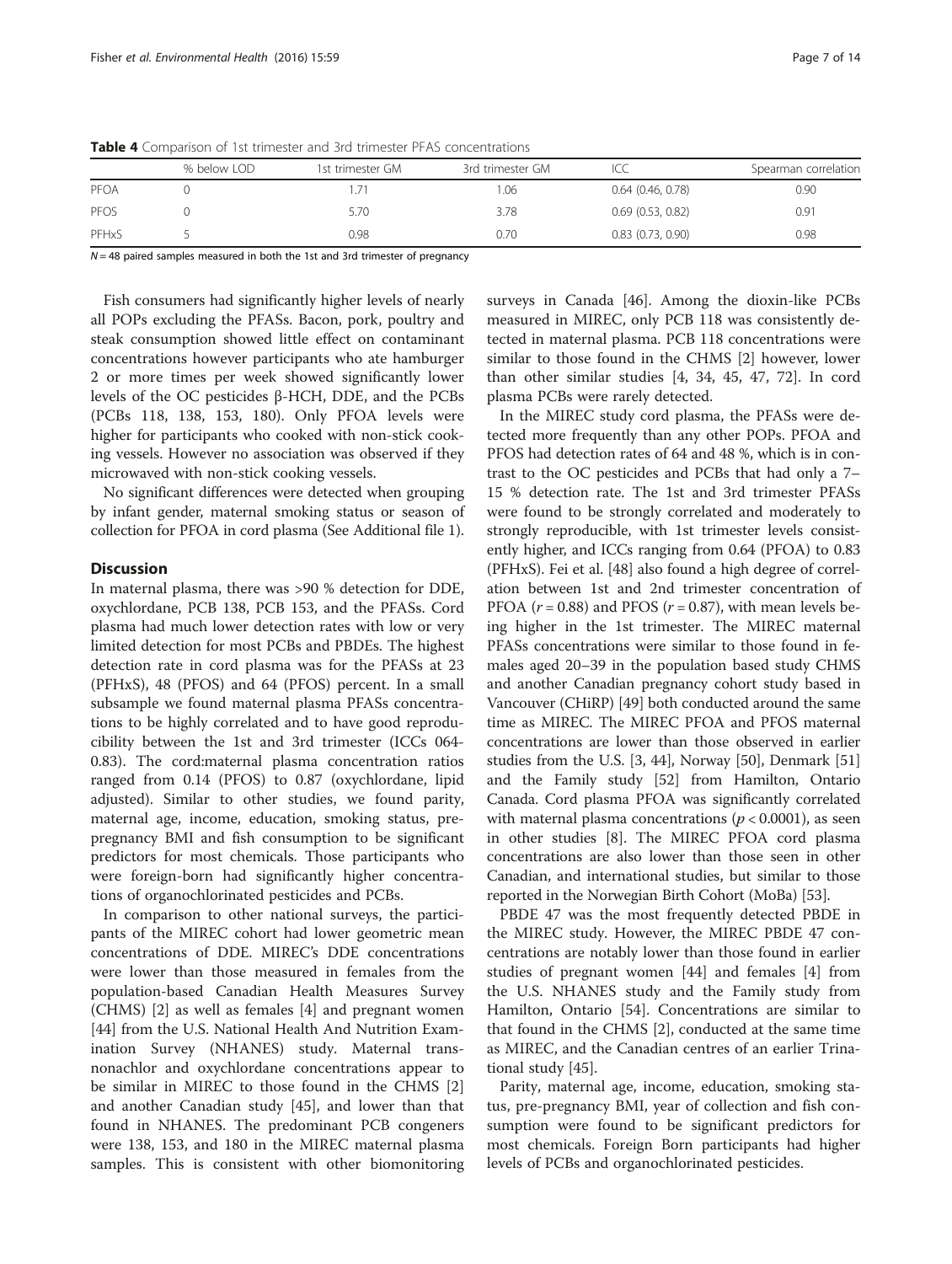<span id="page-7-0"></span>Table 5 Descriptive statistics for MIREC PCBs concentrations in maternal and cord blood plasma (lipid-adjusted—μg/kg)

| Contaminant <sup>a</sup>    | Aliquot  | Ν    | <b>LOD</b> | $% <$ LOD | Min       | Median         | 95th Percentile | Max    | KM Median<br>95 % CI |           |           |           | 95 % CI<br><b>GM</b> |           |
|-----------------------------|----------|------|------------|-----------|-----------|----------------|-----------------|--------|----------------------|-----------|-----------|-----------|----------------------|-----------|
| Mono-ortho Dioxin-Like PCBs |          |      |            |           |           |                |                 |        |                      |           |           |           |                      |           |
| <b>PCB105</b>               | Maternal | 1935 | 0.01       | 95.71     | <b>ND</b> | <b>ND</b>      | ND              | 13.62  | <b>NA</b>            | <b>NA</b> | <b>NA</b> | <b>NA</b> | <b>NA</b>            | <b>NA</b> |
|                             | Cord     | 1382 | 0.01       | 99.86     | <b>ND</b> | <b>ND</b>      | ND              | 100    | <b>NA</b>            | <b>NA</b> | ΝA        | <b>NA</b> | ΝA                   | <b>NA</b> |
| <b>PCB118</b>               | Maternal | 1935 | 0.01       | 26.61     | <b>ND</b> | 2.33           | 6.78            | 37.93  | 2.30                 | 2.22      | 2.37      | 2.36      | 2.29                 | 2.43      |
|                             | Cord     | 1382 | 0.01       | 98.34     | <b>ND</b> | <b>ND</b>      | ND              | 100    | <b>NA</b>            | <b>NA</b> | <b>NA</b> | <b>NA</b> | ΝA                   | <b>NA</b> |
| <b>PCB156</b>               | Maternal | 1935 | 0.01       | 79.07     | <b>ND</b> | <b>ND</b>      | 3.52            | 17.46  | <b>NA</b>            | ΝA        | <b>NA</b> | ΝA        | ΝA                   | NA        |
|                             | Cord     | 1380 | 0.01       | 99.71     | <b>ND</b> | <b>ND</b>      | <b>ND</b>       | 100.00 | <b>NA</b>            | ΝA        | <b>NA</b> | <b>NA</b> | ΝA                   | NA        |
| <b>PCB167</b>               | Maternal | 1935 | 0.01       | 98.40     | ND        | <b>ND</b>      | ${\sf ND}$      | 4.49   | <b>NA</b>            | ΝA        | <b>NA</b> | <b>NA</b> | ΝA                   | NA        |
| Non-dioxin-like PCBs        |          |      |            |           |           |                |                 |        |                      |           |           |           |                      |           |
| PCB28                       | Maternal | 1934 | 0.05       | 99.74     | <b>ND</b> | <b>ND</b>      | <b>ND</b>       | 260    | NA.                  | ΝA        | ΝA        | ΝA        | ΝA                   | <b>NA</b> |
| PCB66                       | Maternal | 1934 | 0.03       | 99.28     | <b>ND</b> | <b>ND</b>      | <b>ND</b>       | 28     | <b>NA</b>            | ΝA        | <b>NA</b> | <b>NA</b> | <b>NA</b>            | NA        |
| PCB74                       | Maternal | 1935 | 0.03       | 96.54     | <b>ND</b> | <b>ND</b>      | <b>ND</b>       | 18.4   | <b>NA</b>            | ΝA        | <b>NA</b> | ΝA        | ΝA                   | NA        |
| PCB99                       | Maternal | 1934 | 0.03       | 97.16     | <b>ND</b> | <b>ND</b>      | <b>ND</b>       | 12.93  | $\sf NA$             | ΝA        | ΝA        | ΝA        | ΝA                   | NA        |
| <b>PCB101</b>               | Maternal | 1934 | 0.03       | 99.90     | <b>ND</b> | <b>ND</b>      | ND              | 12.07  | <b>NA</b>            | ΝA        | <b>NA</b> | <b>NA</b> | <b>NA</b>            | NA        |
| <b>PCB128</b>               | Maternal | 1935 | 0.01       | 99.79     | <b>ND</b> | <b>ND</b>      | <b>ND</b>       | 5      | <b>NA</b>            | ΝA        | <b>NA</b> | <b>NA</b> | ΝA                   | <b>NA</b> |
| <b>PCB138</b>               | Maternal | 1935 | 0.01       | 7.03      | <b>ND</b> | 4.07           | 14.77           | 71.67  | 4.07                 | 3.91      | 4.23      | 4.21      | 4.08                 | 4.35      |
|                             | Cord     | 1382 | 0.01       | 95.08     | <b>ND</b> | <b>ND</b>      | ND              | 100    | <b>NA</b>            | <b>NA</b> | <b>NA</b> | <b>NA</b> | NA.                  | $\sf NA$  |
| <b>PCB146</b>               | Maternal | 1935 | 0.01       | 85.43     | <b>ND</b> | <b>ND</b>      | 2.93            | 16     | <b>NA</b>            | ΝA        | <b>NA</b> | ΝA        | ΝA                   | NA        |
|                             | Cord     | 1382 | 0.01       | 99.86     | <b>ND</b> | <b>ND</b>      | ND              | 100    | <b>NA</b>            | ΝA        | <b>NA</b> | <b>NA</b> | ΝA                   | <b>NA</b> |
| <b>PCB153</b>               | Maternal | 1935 | 0.01       | 1.29      | <b>ND</b> | $7^{\circ}$    | 25.95           | 155    | $7\overline{ }$      | 6.73      | 7.27      | 7.30      | 7.07                 | 7.54      |
|                             | Cord     | 1382 | 0.01       | 84.01     | <b>ND</b> | <b>ND</b>      | 45.26           | 101.45 | <b>NA</b>            | <b>NA</b> | <b>NA</b> | <b>NA</b> | <b>NA</b>            | <b>NA</b> |
| <b>PCB170</b>               | Maternal | 1935 | 0.01       | 46.82     | <b>ND</b> | $\overline{2}$ | 7.22            | 71.67  | 1.69                 | 1.62      | 1.76      | 1.67      | 1.59                 | 1.75      |
|                             | Cord     | 1382 | 0.01       | 98.34     | <b>ND</b> | <b>ND</b>      | ND              | 100    | <b>NA</b>            | <b>NA</b> | <b>NA</b> | <b>NA</b> | <b>NA</b>            | NA        |
| <b>PCB163</b>               | Maternal | 1935 | 0.01       | 68.11     | <b>ND</b> | <b>ND</b>      | 4.70            | 23.81  | <b>NA</b>            | ΝA        | <b>NA</b> | ΝA        | ΝA                   | NA        |
|                             | Cord     | 1382 | 0.01       | 99.20     | <b>ND</b> | <b>ND</b>      | ND              | 100    | <b>NA</b>            | ΝA        | ΝA        | ΝA        | ΝA                   | <b>NA</b> |
| <b>PCB178</b>               | Maternal | 1935 | 0.01       | 95.71     | <b>ND</b> | <b>ND</b>      | <b>ND</b>       | 9.02   | <b>NA</b>            | ΝA        | <b>NA</b> | <b>NA</b> | <b>NA</b>            | <b>NA</b> |
| <b>PCB180</b>               | Maternal | 1935 | 0.01       | 7.39      | <b>ND</b> | 4.72           | 19.70           | 183.33 | 4.72                 | 4.53      | 4.91      | 4.88      | 4.70                 | 5.06      |
|                             | Cord     | 1382 | 0.01       | 93.63     | <b>ND</b> | <b>ND</b>      | 41.67           | 100    | <b>NA</b>            | ΝA        | ΝA        | NA.       | ΝA                   | $\sf NA$  |
| <b>PCB183</b>               | Maternal | 1935 | 0.01       | 91.21     | <b>ND</b> | <b>ND</b>      | 2.50            | 23.33  | <b>NA</b>            | ΝA        | <b>NA</b> | <b>NA</b> | ΝA                   | NA        |
|                             | Cord     | 1382 | 0.01       | 99.93     | <b>ND</b> | <b>ND</b>      | ${\sf ND}$      | 100    | <b>NA</b>            | ΝA        | <b>NA</b> | ΝA        | ΝA                   | NA        |
| <b>PCB187</b>               | Maternal | 1935 | 0.01       | 57.21     | <b>ND</b> | <b>ND</b>      | 5.88            | 45     | NA.                  | ΝA        | <b>NA</b> | <b>NA</b> | ΝA                   | <b>NA</b> |
|                             | Cord     | 1382 | 0.01       | 99.57     | <b>ND</b> | <b>ND</b>      | <b>ND</b>       | 100    | ΝA                   | <b>NA</b> | ΝA        | ΝA        | ΝA                   | ΝA        |
| <b>PCB194</b>               | Maternal | 1928 | 0.01       | 81.17     | <b>ND</b> | <b>ND</b>      | 3.39            | 30     | <b>NA</b>            | ΝA        | ΝA        | ΝA        | ΝA                   | <b>NA</b> |
|                             | Cord     | 1382 | 0.01       | 99.93     | <b>ND</b> | <b>ND</b>      | ND              | 100    | NA.                  | ΝA        | NА        | ΝA        | ΝA                   | ΝA        |
| <b>PCB201</b>               | Maternal | 1935 | 0.01       | 83.72     | <b>ND</b> | <b>ND</b>      | 2.97            | 20     | ΝA                   | ΝA        | <b>NA</b> | ΝA        | ΝA                   | ΝA        |
| <b>PCB203</b>               | Maternal | 1935 | 0.01       | 89.35     | <b>ND</b> | <b>ND</b>      | 2.56            | 14.17  | NA.                  | NА        | NА        | ΝA        | NА                   | ΝA        |
| <b>PCB206</b>               | Maternal | 1928 | 0.01       | 97.67     | <b>ND</b> | <b>ND</b>      | <b>ND</b>       | 6.61   | <b>NA</b>            | ΝA        | ΝA        | ΝA        | ΝA                   | ΝA        |

ND Due to a high percentage of non-detects, descriptive statistics were not reported

NA Non-applicable (KM median and GM MLE of contaminants with less than 50 % of observations detected were not calculated)

<sup>a</sup>Contaminants PCB 52 was not detected in both maternal and cord blood samples. Contaminants PCB 101, PCB 128, PCB 178, PCB 178, PCB 201, PCB 203, PCB 206, PCB 28, PCB 66, PCB 74, PCB 99, were not detected in the cord blood

Generally, as parity increases contaminant concentrations tended to decrease. The organochlorinated concentrations were significantly higher in older age groups, except the PFASs where both PFHxS and PFOA had lower concentrations in older mothers. Fei et al. [\[48](#page-13-0), [51](#page-13-0)] also found declining PFASs concentrations with increasing age. In MIREC, obese participants had lower concentrations of DDE, oxychlordane, and the PCBs, and higher concentrations of β-HCH, and PBDE 47 compared to other lower weight categories. Other studies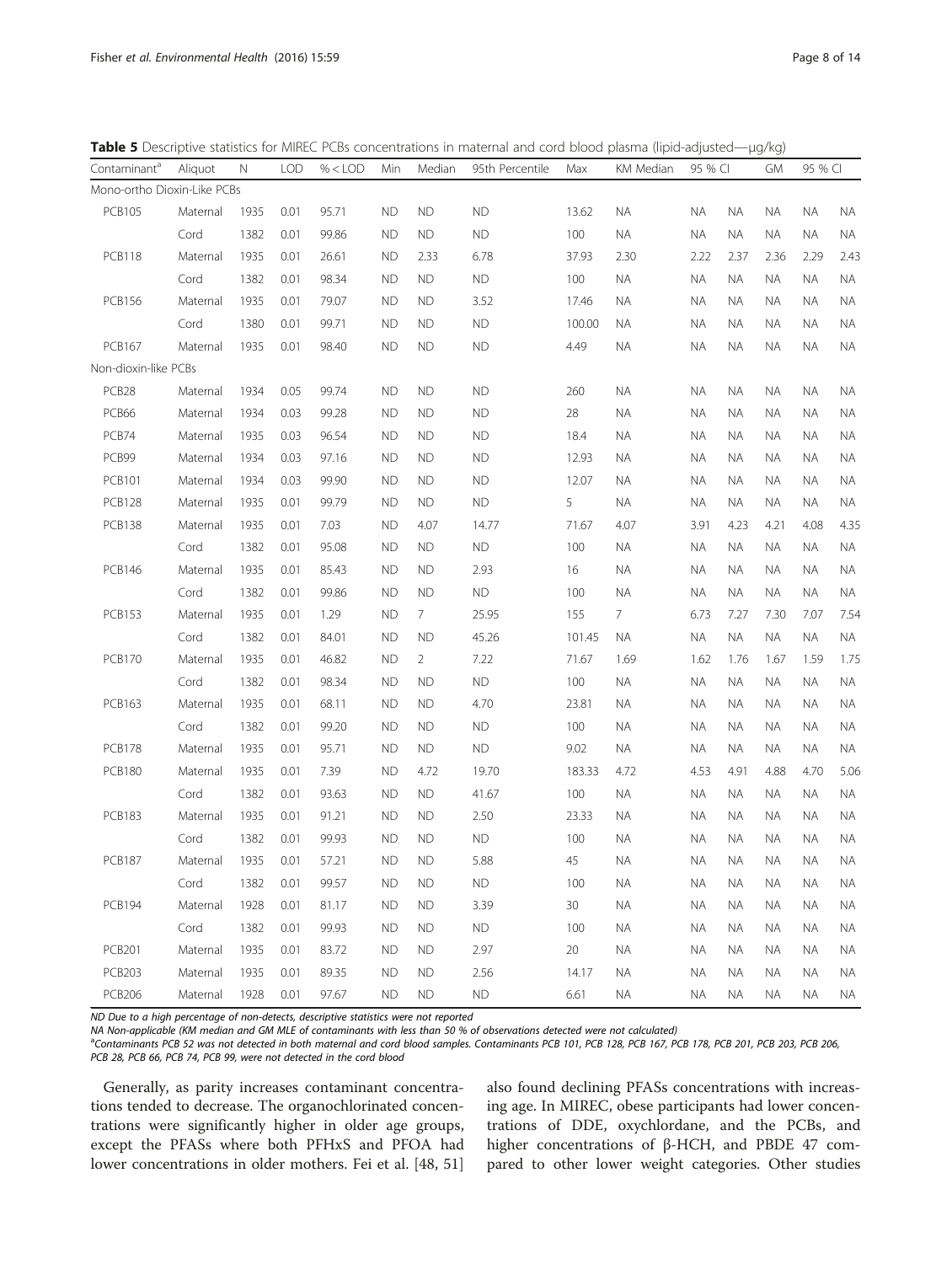<span id="page-8-0"></span>Table 6 Descriptive statistics for MIREC Organochorine concentrations in maternal and cord blood plasma (lipid-adjusted—μg/kg)

| Contaminant <sup>a</sup> | Aliquot  | N    | <b>LOD</b> | $% <$ LOD | Min       | Median    | 95th Percentile | Max     | KM Median | 95 % CI   |           | GM        | 95 % CI   |           |
|--------------------------|----------|------|------------|-----------|-----------|-----------|-----------------|---------|-----------|-----------|-----------|-----------|-----------|-----------|
| Beta-HCH                 | Maternal | 1898 | 0.01       | 31.88     | <b>ND</b> | 2.31      | 18.97           | 1108.11 | 2.24      | 2.15      | 2.32      | 2.32      | 2.19      | 2.46      |
|                          | Cord     | 1379 | 0.01       | 93.55     | <b>ND</b> | <b>ND</b> | 47.62           | 740.74  | <b>NA</b> | <b>NA</b> | <b>NA</b> | <b>NA</b> | NA.       | <b>NA</b> |
| Cis-nonachlor            | Maternal | 1934 | 0.005      | 88.31     | <b>ND</b> | <b>ND</b> | 1.25            | 3.91    | <b>NA</b> | <b>NA</b> | <b>NA</b> | <b>NA</b> | <b>NA</b> | NA.       |
| <b>DDE</b>               | Maternal | 1935 | 0.09       | 1.03      | <b>ND</b> | 48.33     | 262.55          | 5306.12 | 48.33     | 46.68     | 49.99     | 56.02     | 54.02     | 58.08     |
|                          | Cord     | 1382 | 0.09       | 87.48     | <b>ND</b> | <b>ND</b> | 452.50          | 1827.96 | <b>NA</b> | ΝA        | NA.       | NA.       | NA.       | NA.       |
| <b>DDT</b>               | Maternal | 1935 | 0.05       | 96.28     | <b>ND</b> | <b>ND</b> | <b>ND</b>       | 175.44  | <b>NA</b> | <b>NA</b> | <b>NA</b> | <b>NA</b> | <b>NA</b> | <b>NA</b> |
|                          | Cord     | 1381 | 0.05       | 99.71     | <b>ND</b> | <b>ND</b> | <b>ND</b>       | 500     | <b>NA</b> | <b>NA</b> | NA.       | <b>NA</b> | NA.       | NA.       |
| <b>HCB</b>               | Maternal | 1934 | 0.04       | 69.54     | <b>ND</b> | <b>ND</b> | 11.73           | 101.67  | <b>NA</b> | ΝA        | <b>NA</b> | NA.       | <b>NA</b> | NA.       |
|                          | Cord     | 1380 | 0.04       | 99.86     | <b>ND</b> | <b>ND</b> | <b>ND</b>       | 400     | <b>NA</b> | <b>NA</b> | <b>NA</b> | NA.       | NA.       | <b>NA</b> |
| Mirex                    | Maternal | 1934 | 0.01       | 91.83     | <b>ND</b> | <b>ND</b> | 2.50            | 38.03   | <b>NA</b> | <b>NA</b> | <b>NA</b> | NA.       | NA.       | NA.       |
| Oxychlordane             | Maternal | 1933 | 0.005      | 7.81      | <b>ND</b> | 2.09      | 4.60            | 17.5    | 2.09      | 2.02      | 2.15      | 2.01      | 1.96      | 2.06      |
|                          | Cord     | 1378 | 0.005      | 97.97     | <b>ND</b> | <b>ND</b> | <b>ND</b>       | 50      | <b>NA</b> | <b>NA</b> | NA.       | NA.       | NA.       | NA.       |
| Parlar26                 | Maternal | 1934 | 0.005      | 97.47     | <b>ND</b> | <b>ND</b> | <b>ND</b>       | 3.65    | <b>NA</b> | <b>NA</b> | <b>NA</b> | <b>NA</b> | <b>NA</b> | <b>NA</b> |
| Parlar50                 | Maternal | 1934 | 0.005      | 87.28     | <b>ND</b> | <b>ND</b> | 1.22            | 5       | <b>NA</b> | ΝA        | NA.       | NA.       | NA.       | <b>NA</b> |
| Transnonachlor           | Maternal | 1934 | 0.01       | 15.87     | <b>ND</b> | 2.89      | 7.30            | 34.33   | 2.88      | 2.78      | 2.99      | 2.90      | 2.83      | 2.98      |
|                          | Cord     | 1381 | 0.01       | 98.99     | <b>ND</b> | <b>ND</b> | <b>ND</b>       | 100     | <b>NA</b> | <b>NA</b> | NA.       | NA.       | NA.       | NA.       |
|                          |          |      |            |           |           |           |                 |         |           |           |           |           |           |           |

ND Due to a high percentage of non-detects, descriptive statistics were not reported

NA Non-applicable (KM median and GM MLE of contaminants with less than 50 % of observations detected were not calculated)

a<br>Aldrin, Alpha-chlordane, Gamma-Chlordane, and Gamma-HCH were not detected in both maternal and cord blood samples. Contaminants cis-nonachlor, Mirex, Parlar-26, and Parlar-50 were not detected in the cord blood

have shown lower PCB concentrations with increasing BMI [[55\]](#page-13-0) or no association with BMI [\[56\]](#page-13-0).

Most contaminants were found to be higher in nonsmokers and former smokers than current smokers, except for PFOS. This is in contrast to the findings in other studies which have shown a positive association with smoking and POP concentrations [[57](#page-13-0)–[61](#page-13-0)] or show no difference by smoking status for DDE [[55\]](#page-13-0), PCBs [[55\]](#page-13-0), and PFASs [\[50](#page-13-0)]. Our finding may be due to unmeasured confounders given we looked at the characteristics univariately. However results from Ayotte et al.

[[62\]](#page-13-0) suggested that smoking induces liver CYP1A2 activity, which alters porphyrin metabolism and increases the biotransformation of mono-ortho PCBs.

OCs are highly lipophilic and partition among various tissues depending on their lipid content. Phillips et al. [[63\]](#page-13-0) showed increases of 20 % in PCB, HCB and DDE concentrations in 20 adults following a meal. However, they found no difference when concentrations were lipid adjusted. In the MIREC study, the few participants who fasted ( $n = 39$ ) had significantly lower OC concentrations (DDE, oxychlordane, PCB 138 and trans-nonachlor)

|  | Table 7 Descriptive statistics for MIREC PBB and PBDEs concentrations in maternal and cord blood plasma (lipid-adjusted—µg/kg) |  |  |  |  |  |  |  |
|--|--------------------------------------------------------------------------------------------------------------------------------|--|--|--|--|--|--|--|
|--|--------------------------------------------------------------------------------------------------------------------------------|--|--|--|--|--|--|--|

| Contaminant <sup>a</sup> | Aliquot  | N    | <b>LOD</b> | $% <$ LOD | Min       | Median    | 95th Percentile | Max     | KM Median | 95 % CI   |           | <b>GM</b> | 95 % CI   |           |
|--------------------------|----------|------|------------|-----------|-----------|-----------|-----------------|---------|-----------|-----------|-----------|-----------|-----------|-----------|
| <b>PBB153</b>            | Maternal | 1928 | 0.02       | 99.48     | <b>ND</b> | <b>ND</b> | <b>ND</b>       | 13.62   | <b>NA</b> | <b>NA</b> | <b>NA</b> | <b>NA</b> | NA.       | <b>NA</b> |
| <b>PBDE100</b>           | Maternal | 1927 | 0.02       | 78.46     | <b>ND</b> | <b>ND</b> | 10.16           | 327.27  | <b>NA</b> | NA.       | <b>NA</b> | <b>NA</b> | NA.       | <b>NA</b> |
|                          | Cord     | 1379 | 0.02       | 99.06     | <b>ND</b> | <b>ND</b> | <b>ND</b>       | 200     | <b>NA</b> | <b>NA</b> | <b>NA</b> | <b>NA</b> | NA.       | <b>NA</b> |
| PBDE153                  | Maternal | 1928 | 0.02       | 55.60     | <b>ND</b> | <b>ND</b> | 36.36           | 527.27  | <b>NA</b> | <b>NA</b> | <b>NA</b> | <b>NA</b> | <b>NA</b> | <b>NA</b> |
|                          | Cord     | 1381 | 0.02       | 96.96     | <b>ND</b> | <b>ND</b> | <b>ND</b>       | 221.05  | <b>NA</b> | <b>NA</b> | <b>NA</b> | <b>NA</b> | <b>NA</b> | <b>NA</b> |
| PBDE28                   | Maternal | 1928 | 0.03       | 99.07     | <b>ND</b> | <b>ND</b> | <b>ND</b>       | 27.14   | <b>NA</b> | <b>NA</b> | <b>NA</b> | <b>NA</b> | <b>NA</b> | <b>NA</b> |
| PBDE33                   | Maternal | 1927 | 0.03       | 99.90     | <b>ND</b> | <b>ND</b> | <b>ND</b>       | 8.57    | NA.       | <b>NA</b> | <b>NA</b> | <b>NA</b> | <b>NA</b> | <b>NA</b> |
| PBDF47                   | Maternal | 1928 | 0.03       | 34.28     | <b>ND</b> | 7.19      | 37.78           | 727.27  | 7.00      | 6.65      | 7.35      | 7.02      | 6.68      | 7.38      |
|                          | Cord     | 1379 | 0.03       | 94.63     | <b>ND</b> | <b>ND</b> | 125             | 411.76  | <b>NA</b> | NA.       | <b>NA</b> | <b>NA</b> | <b>NA</b> | <b>NA</b> |
| PBDF99                   | Maternal | 1927 | 0.02       | 80.85     | <b>ND</b> | <b>ND</b> | 8.36            | 169.09  | <b>NA</b> | <b>NA</b> | <b>NA</b> | <b>NA</b> | <b>NA</b> | <b>NA</b> |
|                          | Cord     | 1379 | 0.02       | 98.55     | <b>ND</b> | <b>ND</b> | ND.             | 1148.15 | <b>NA</b> | <b>NA</b> | <b>NA</b> | <b>NA</b> | <b>NA</b> | <b>NA</b> |

ND Due to a high percentage of non-detects, descriptive statistics were not reported

NA Non-applicable (KM median and GM MLE of contaminants with less than 50 % of observations detected were not calculated)

<sup>a</sup>PBDE 15, PBDE 17, and PBDE 25 were not detected in both maternal and cord blood samples. PBB 153, PBDE 28, PBDE 33, were not detected in the cord blooa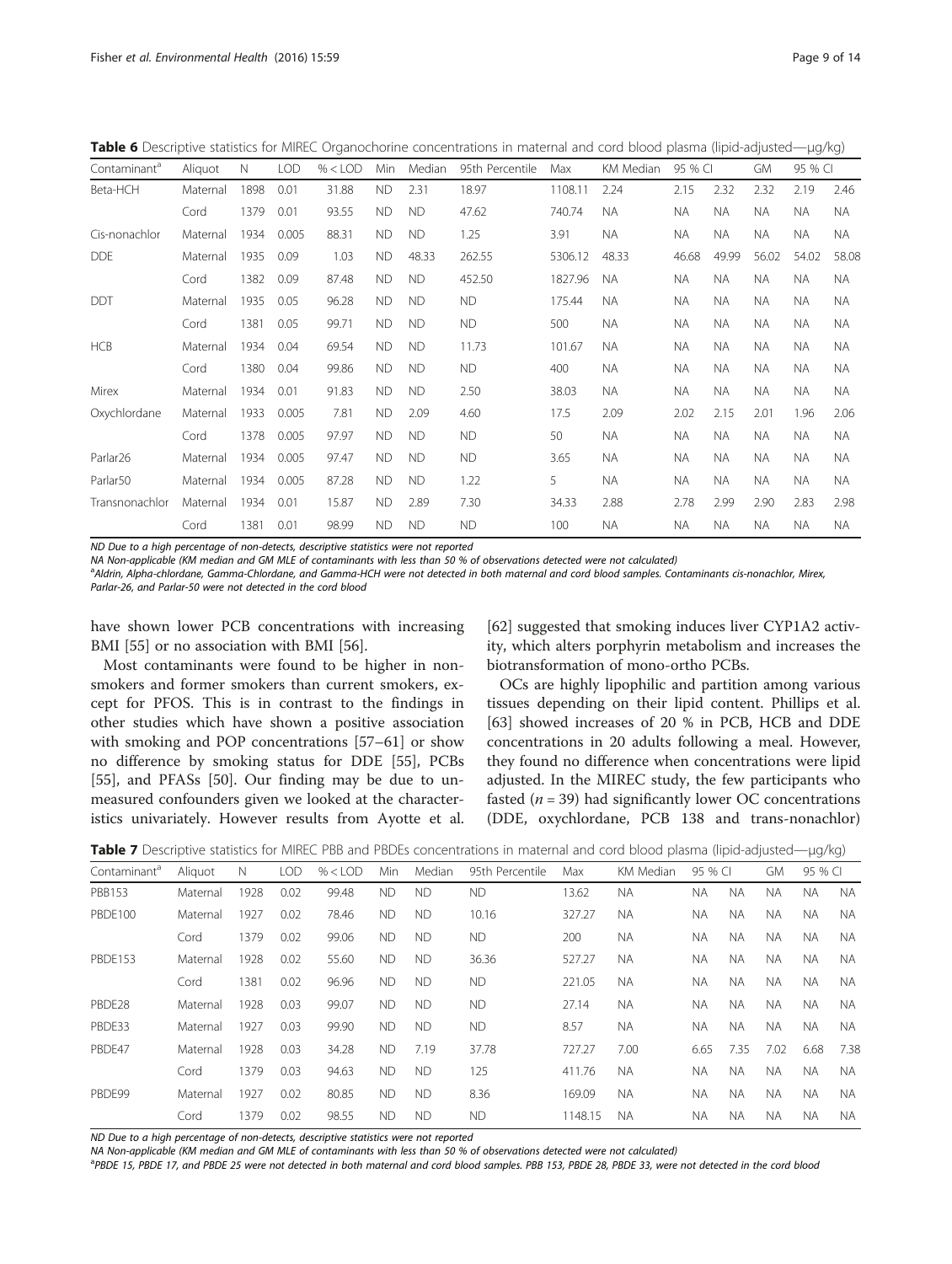|                | MIREC (plasma) |        |                       |        | Vizcaino et al. 2014 [9] (serum) | Needham et al. 2011 [70] (serum) |  |  |
|----------------|----------------|--------|-----------------------|--------|----------------------------------|----------------------------------|--|--|
| Chemical       | No. of pairs   | Median | Median lipid adjusted | Median | Median lipid adjusted            | Median                           |  |  |
| Beta-HCH       | 88             | 0.16   | 0.78                  | 0.34   | 0.70                             |                                  |  |  |
| <b>DDE</b>     | 168            | 0.15   | 0.74                  | 0.34   | 0.68                             |                                  |  |  |
| Oxychlordane   | 28             | 0.21   | 0.87                  |        |                                  |                                  |  |  |
| PBDE100        | 12             | 0.08   | 0.60                  |        |                                  |                                  |  |  |
| PBDE153        | 40             | 0.10   | 0.48                  | 0.31   | 0.58                             | 0.34 <sup>a</sup>                |  |  |
| PBDE47         | 67             | 0.15   | 0.84                  | 0.58   | 0.90                             |                                  |  |  |
| <b>PCB118</b>  | 23             | 0.21   | 0.80                  | 0.45   | 0.98                             |                                  |  |  |
| <b>PCB138</b>  | 67             | 0.16   | 0.70                  | 0.39   | 0.81                             |                                  |  |  |
| <b>PCB153</b>  | 215            | 0.14   | 0.72                  | 0.37   | 0.75                             |                                  |  |  |
| <b>PCB163</b>  | 11             | 0.23   | 0.80                  |        |                                  |                                  |  |  |
| <b>PCB170</b>  | 23             | 0.14   | 0.71                  |        |                                  |                                  |  |  |
| <b>PCB180</b>  | 86             | 0.13   | 0.67                  | 0.28   | 0.57                             |                                  |  |  |
| Transnonachlor | 14             | 0.19   | 0.79                  |        |                                  |                                  |  |  |
| PFHxS          | 315            | 0.23   |                       |        |                                  | 0.74                             |  |  |
| PFOA           | 865            | 0.28   |                       |        |                                  | 0.72                             |  |  |
| <b>PFOS</b>    | 648            | 0.14   |                       |        |                                  | 0.34                             |  |  |

<span id="page-9-0"></span>**Table 8** Cord-maternal plasma median concentration ratios ( $C_m = C_{uc} / C_m$ )

Note: only chemicals with >10 pairs shown (where both the maternal and cord blood concentrations were above the LOD) <sup>a</sup>mean

with and without lipid adjustment, suggesting that lipid adjustment alone may be insufficient to account for postprandial changes in these contaminant concentrations in pregnant women and other confounding measures must be considered.

Foreign-born participants had significantly higher concentrations of organochlorinated pesticides and PCBs. Foreign born participants were mainly from Europe (35 %) and Asia (19 %), followed by the Caribbean, South America and the U.S (all 9 %), Africa (8 %), Middle East (7 %) and Oceania (1 %). A Trinational Biomonitoring study [\[45\]](#page-13-0) also showed consistently higher concentrations in Canadian immigrants than in Canadian born participants. Curren et al. [\[64\]](#page-13-0) found that foreignborn Canadians had higher concentrations of DDE and β-HCH compared to Canadian-born and Inuit mothers. These exposures may originate from imported foods or exposures that occurred outside of Canada [\[65\]](#page-13-0) or it may be due to different cultural habits and lifestyles related to their country of origin.

Both fish and hamburger consumption showed significant effects on contaminant concentrations albeit in different directions. Fish consumers had significantly higher levels of most POPs (excluding the PFASs). Fish consumption is known to affect the levels of POPs [[66](#page-13-0)–[68](#page-13-0)]. Hamburger consumption had a significant negative effect on POP levels. This finding is not supported in the literature as several studies have reported POPs in meat [[69](#page-13-0)] and may reflect the fact that these participants are less

likely to eat fish, where we saw a strong association with POPs. Among the women who reported eating hamburger 2 or more times per week, 60 % reported never eating fish.

We found that the year of the sample collection had a significant effect on POP concentrations. Lower levels were seen in 2011 compared to 2008 for nearly all POPs except PFHxS. This could reflect the fact that POP levels are decreasing over time as a result of bans. It may also reflect a difference in recruitment methods over time (e.g. older moms) and should be noted as an important consideration in cohort studies collecting data over a number of years.

The lipid adjusted cord:maternal serum concentration ratios for the OC pesticides, PBDEs and PCBs are all less than 1 and similar to a recent study from Spain [\[9](#page-12-0)] which analyzed samples from 308 mother-cord plasma pairs between 2004-08 (See Table 8). For the PFASs, PFOA had the highest median ratio (0.28) but is much lower than in a study of 15 women from a Faroe Islands fishing community where elevated exposures to marine contaminants occur [[70\]](#page-13-0). It has been suggested that pollutant properties may affect the transport of pollutants from the mother to the fetus however Vizcaino et al. [\[9](#page-12-0)] did not show any correlation with pollutant properties such as molecular weight, molar volume, number of halogen substituents or log octanol water partition coefficient  $(K<sub>ow</sub>)$  and concentration ratios. Further exploration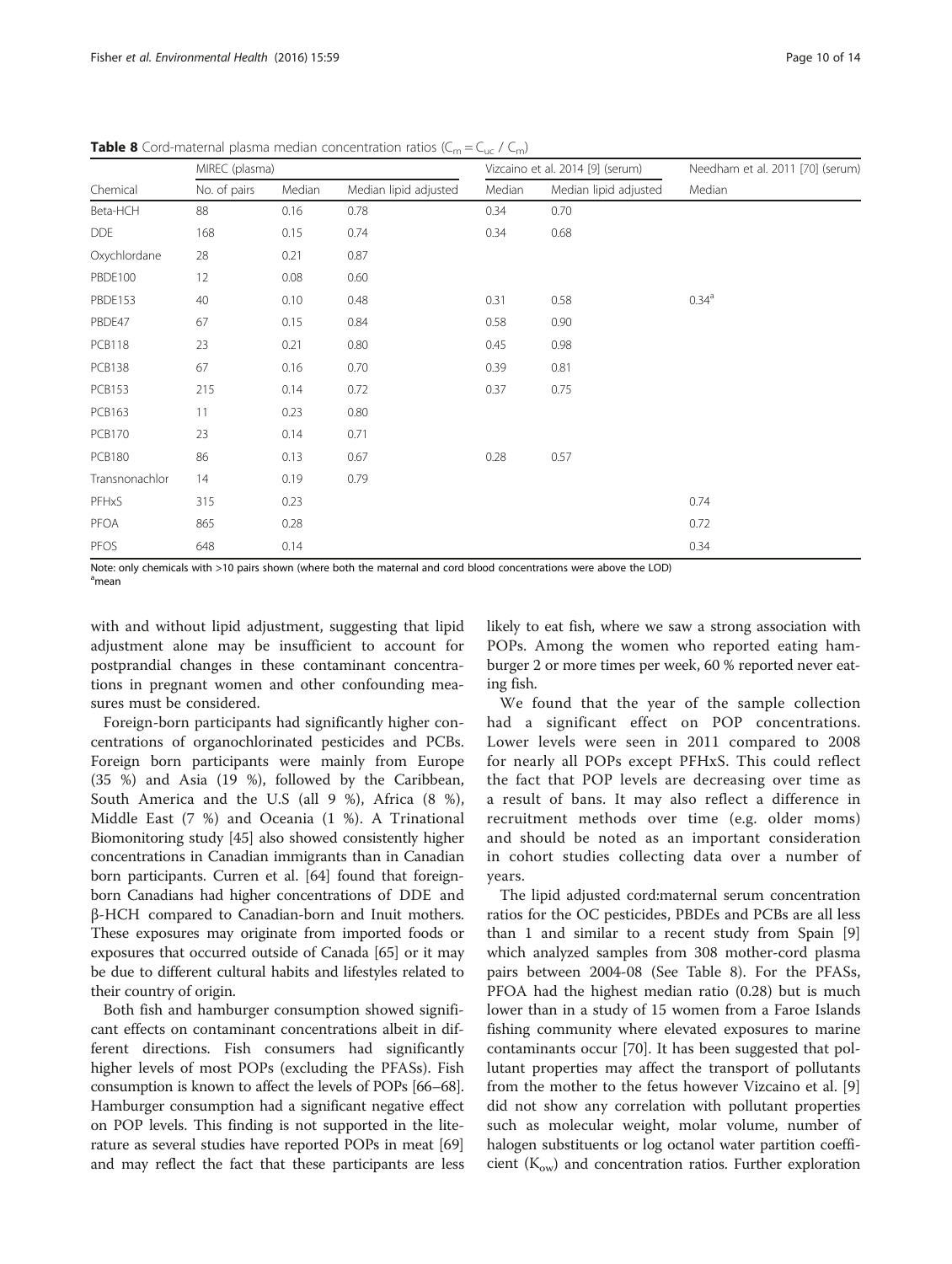<span id="page-10-0"></span>

into the predictors of the maternal:fetal concentration ratio is warranted.

An examination of the chemicals measured in the serum of the pregnant women shows that most women had multiple PCBs, PBDEs and PFASs detected in their plasma. This result is supported by the work by Woodruff et al. [\[44\]](#page-13-0) who showed that each pregnant woman in the NHANES study had at least 2 OC pesticides, one PBDE, two PFASs and four phthalates. Traditionally research has focused on single chemicals in the exposure assessment; however, there is growing recognition of the need to better assess the risk of mixtures and to understand the cumulative effects of multiple exposures and stressors [\[71\]](#page-13-0).

One limitation and possible reason for lower concentrations in pregnant women compared to non-pregnant females in the CHMS is that we did not adjust for albumin. Albumin measurements can be used as a surrogate for plasma volume expansion in pregnancy. This plasma volume expansion may dilute environmental chemical concentrations in the plasma [\[44](#page-13-0), [72\]](#page-13-0). Woodruff et al. [[44\]](#page-13-0) found that adjusting for albumin generally increased

the GM estimates of persistent compounds (e.g. DDE) but not for non-persistent compounds. However, they suggest that the role of albumin as a transport protein during pregnancy requires further investigation. MIREC was also based on a convenience sample and is therefore not population-based and representative. Our results may also be biased towards women with higher age at delivery, education and income [\[37\]](#page-13-0).

## Conclusions

Multiple chemicals were detectable in the serum of the pregnant women in our study cohort, however the concentrations were much lower than those seen in other studies. We found parity, maternal age, income, education, smoking status, pre-pregnancy BMI, fish consumption and year of collection to be significant predictors for most chemicals. Foreign-born participants had significantly higher concentrations of OCs and PCBs. In maternal plasma the highest detection rates were seen for the PFOS, PFOA, DDE, and PCB153. However in cord plasma, PFOA had the highest detection rate. In a small subset of participants we found the PFASs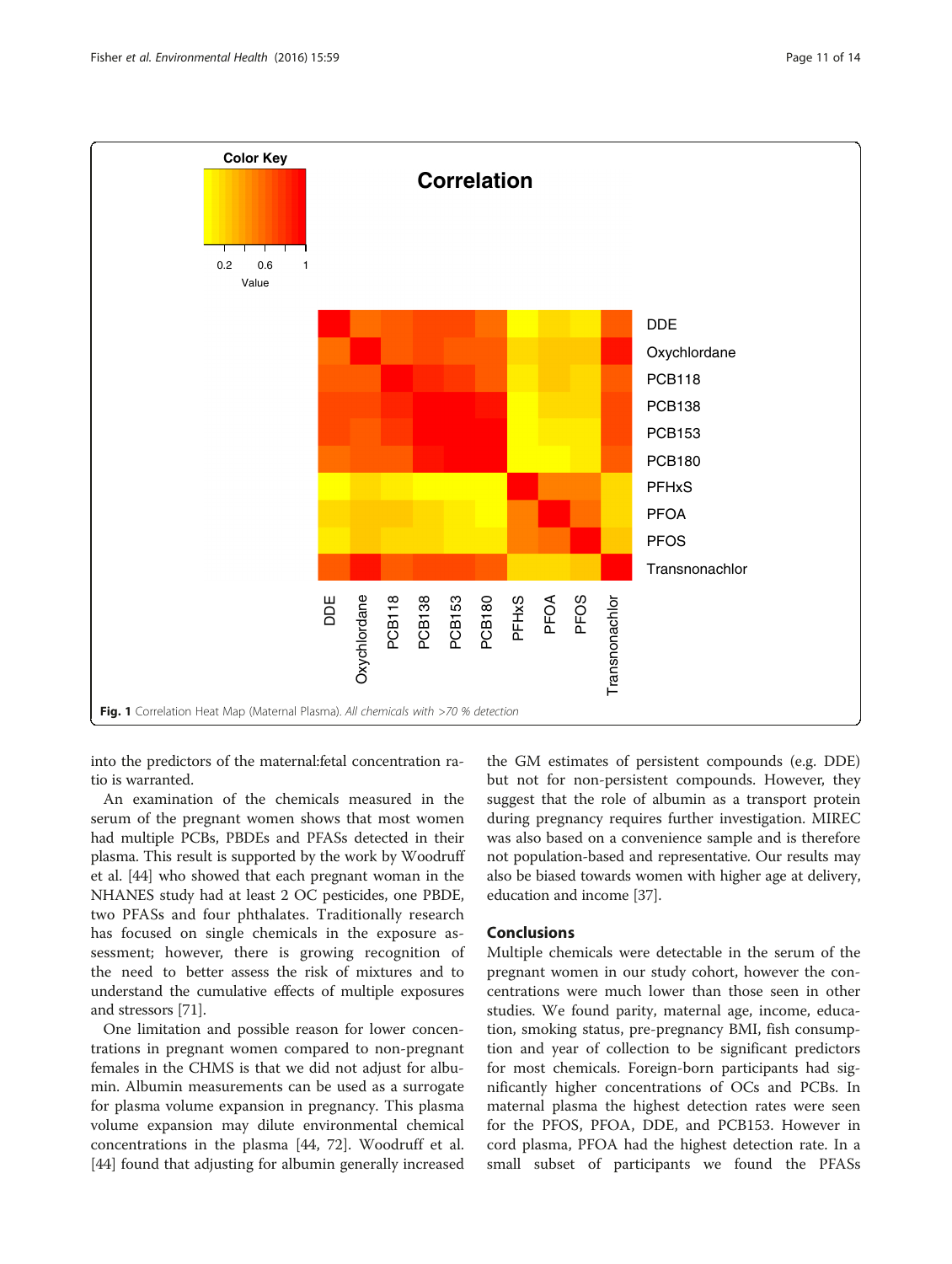### <span id="page-11-0"></span>Table 9 Hypothesis testing summary

|                                           | Beta-HCH  | <b>DDE</b> | Oxychlordane | PBDE47                   | <b>PCB118</b> | <b>PCB138</b>            | <b>PCB153</b> | <b>PCB180</b>  | Transnonachlor | PFHxS                    | PFOA           | PFOS      |
|-------------------------------------------|-----------|------------|--------------|--------------------------|---------------|--------------------------|---------------|----------------|----------------|--------------------------|----------------|-----------|
| Increasing parity                         |           |            |              | <b>NS</b>                |               |                          |               | $NS*$          | ÷              |                          |                |           |
| Increasing maternal age                   | <b>NA</b> | $^{+}$     | $^{+}$       | $NS^*$                   | <b>NA</b>     | $+$                      | $^{+}$        | $^{+}$         | <b>NA</b>      |                          |                | $NS*$     |
| Current smokers                           |           |            |              | $NS^*$                   | i.            | $\overline{\phantom{a}}$ | $+$           | ۰              | $\overline{a}$ | $NS*$                    | $\overline{a}$ | $NS*$     |
| High household<br>income $> $100,000$ CDN | $^{+}$    | $NS*$      | $+$          | $NS*$                    | $+$           | $+$                      | $+$           | $+$            | $+$            | $NS*$                    | $^{+}$         | $+$       |
| High pre-pregnancy BMI                    | $^{+}$    |            |              | $+$                      |               |                          |               |                |                | $NS*$                    | <b>NS</b>      | <b>NS</b> |
| Foreign born                              | $^{+}$    | $+$        | $+$          | $\overline{\phantom{a}}$ | $+$           | $+$                      | $+$           | $^{+}$         | $^{+}$         | $\overline{\phantom{a}}$ | <b>NS</b>      | ٠         |
| Fasting at time of sample                 | <b>NS</b> |            |              | <b>NS</b>                | <b>NS</b>     | $\overline{\phantom{a}}$ | <b>NS</b>     | <b>NS</b>      | ÷              | <b>NS</b>                | <b>NS</b>      | <b>NS</b> |
| Lower maternal education                  |           |            |              | $NS*$                    |               |                          |               |                |                | <b>NS</b>                | $NS*$          |           |
| Sampling year (2011 vs 2008)              | <b>NA</b> |            |              |                          |               |                          |               |                |                | <b>NS</b>                |                |           |
| Fish consumption                          | $+$       | $^{+}$     | $+$          | $NS^*$                   | $+$           | $+$                      | $^{+}$        | $+$            | $+$            | <b>NS</b>                | <b>NS</b>      | <b>NS</b> |
| Bacon consumption                         | $NA*$     | $\sim$     | <b>NS</b>    | $NA*$                    | $NS*$         | <b>NS</b>                | <b>NS</b>     | <b>NS</b>      | <b>NS</b>      | <b>NS</b>                | NS.            | <b>NS</b> |
| Hamburger consumption                     |           | $\sim$     | $NS*$        | <b>NS</b>                | L,            |                          |               | $\overline{a}$ | $NS*$          | NS.                      | <b>NS</b>      | <b>NS</b> |
| Pork consumption                          | <b>NS</b> | <b>NS</b>  | <b>NS</b>    | <b>NS</b>                | <b>NS</b>     | <b>NS</b>                | <b>NS</b>     | <b>NS</b>      | <b>NS</b>      | <b>NS</b>                | NS.            | <b>NS</b> |
| Poultry consumption                       | <b>NS</b> | <b>NS</b>  | $NS*$        | <b>NS</b>                | $NS*$         | <b>NS</b>                | $NS*$         | $NS*$          | <b>NS</b>      | NS.                      | <b>NS</b>      | <b>NS</b> |
| Steak consumption                         | <b>NS</b> | <b>NS</b>  | <b>NS</b>    | <b>NS</b>                | <b>NS</b>     | <b>NS</b>                | <b>NS</b>     | <b>NS</b>      | <b>NS</b>      | <b>NS</b>                | <b>NS</b>      | <b>NS</b> |
| Cook with non-stick cooking<br>vessels    |           |            |              |                          |               |                          |               |                |                | <b>NS</b>                | $^{+}$         | <b>NS</b> |

NA = not sufficient detection (>70 % below LOD) in categories for analysis

NA\* = significant interaction with chemical and lipids. See Additional file 1 for details

NS = No statistically significant differences between groups

NS\* = overall a significant effect was seen for this characteristic (i.e. parity, maternal age, smoking status, income, BMI, education level) but the test could not identify with sufficient confidence which pairs of means differ. The Bonferroni-adjusted confidence intervals are a very conservative method

- means a significant negative association (e.g. as parity increases DDE concentrations decrease)

+ means a significant positive association (e.g. as maternal age increases DDE concentrations increase)

maternal plasma concentrations to be highly correlated and to have moderate to high reproducibility between the 1st and 3rd trimester.

## Additional file

[Additional file 1:](dx.doi.org/10.1186/s12940-016-0143-y) Results of Statistical Hypothesis Testing-MIREC Persistent Organic Pollutants Analysis-Using censoring methods. Table S1 Results for MIREC persistent organic pollutants in maternal blood by Parity (μg/L). Table S2 Results for MIREC persistent organic pollutants in maternal blood by maternal age (μg/L). Table S3 Results for MIREC persistent organic pollutants in maternal blood by smoking status (μg/L). Table S4 Results for MIREC persistent organic pollutants in maternal blood by household income (μg/L). Table S5 Results for MIREC persistent organic pollutants in maternal blood by pre-BMI (μg/L). Table S6 Results for MIREC persistent organic pollutants in maternal blood by place of birth (μg/L). Table S7 Results for MIREC persistent organic pollutants in maternal blood by fasting (μg/L). Table S8 Results for MIREC persistent organic pollutants in maternal blood by maternal education (μg/L). Table S9 Results for MIREC persistent organic pollutants in maternal blood by whether using non-stick cooking vessels. Table S10 Results for MIREC persistent organic pollutants in maternal blood by whether using non-stick cooking vessels in the microwave. Table S11 Results for MIREC persistent organic pollutants in maternal blood by year of collection. Table S12 Results for MIREC persistent organic pollutants in maternal blood by intake of bacon. Table S13 Results for MIREC persistent organic pollutants in maternal blood by intake of fish. Table S14 Results for MIREC persistent organic pollutants in maternal blood by intake of Hamburger. Table S15 Results for MIREC persistent organic pollutants in maternal blood by intake of pork. Table S16 Results for MIREC persistent organic pollutants in maternal blood by intake of poultry. Table S17 Results

for MIREC persistent organic pollutants in maternal blood by intake of steak. Table S18 Comparison of demographic groups when the INTERACTION between BMI and total lipid was significant. Table S19 Comparison of demographic groups when the INTERACTION was significant between year of collection and total lipid. Table S20 Comparison of demographic groups when the INTERACTION was significant between intake of bacon and total lipid. Table S21 Results for MIREC persistent organic pollutants in cord blood by infant gender (μg/L). Table S22 Results for MIREC persistent organic pollutants in cord blood by season of collection (μg/L). Table S23 Results for MIREC persistent organic pollutants in cord blood by smoking status of mother (µg/L). (DOCX 207 kb)

#### Abbreviations

BMI: body mass index; CHMS: Canadian Health Measures Survey; CTQ: Centre de Toxicologie du Québec; DDE: dichlorodiphenyldichloroethylene; DDT: p,p'-Dichlorodiphenyltrichloroethane; HCB: hexachlorobenzene; INSPQ: Institute National de Santé Publique; KM: Kaplan-Meier; LOD: limit of detection; MIREC: maternal-infant research on environmental chemicals; ML: maximum likelihood; MLE: maximum likelihood estimation; OCs: organochlorines; PBDEs: polybrominated diphenyl ethers; PCB: polychlorinated biphenyls; PFASs: perfluoroalkyl substances; PFASs: perfluoroalkyl substances; PFHxS: perfluorohexane sulfonate; PFOA: perfluorooctanoic acid; PFOS: perfluoroctane sulfonate; POPs: persistent organic pollutants; Tox 26: toxaphene parlar 26; Tox50: toxaphene parlar 50; β-HCH: β-Hexachlorocylcohexane; γ-HCH: γ-Hexachlorocylcohexane.

### Competing interests

The authors declare no competing interests.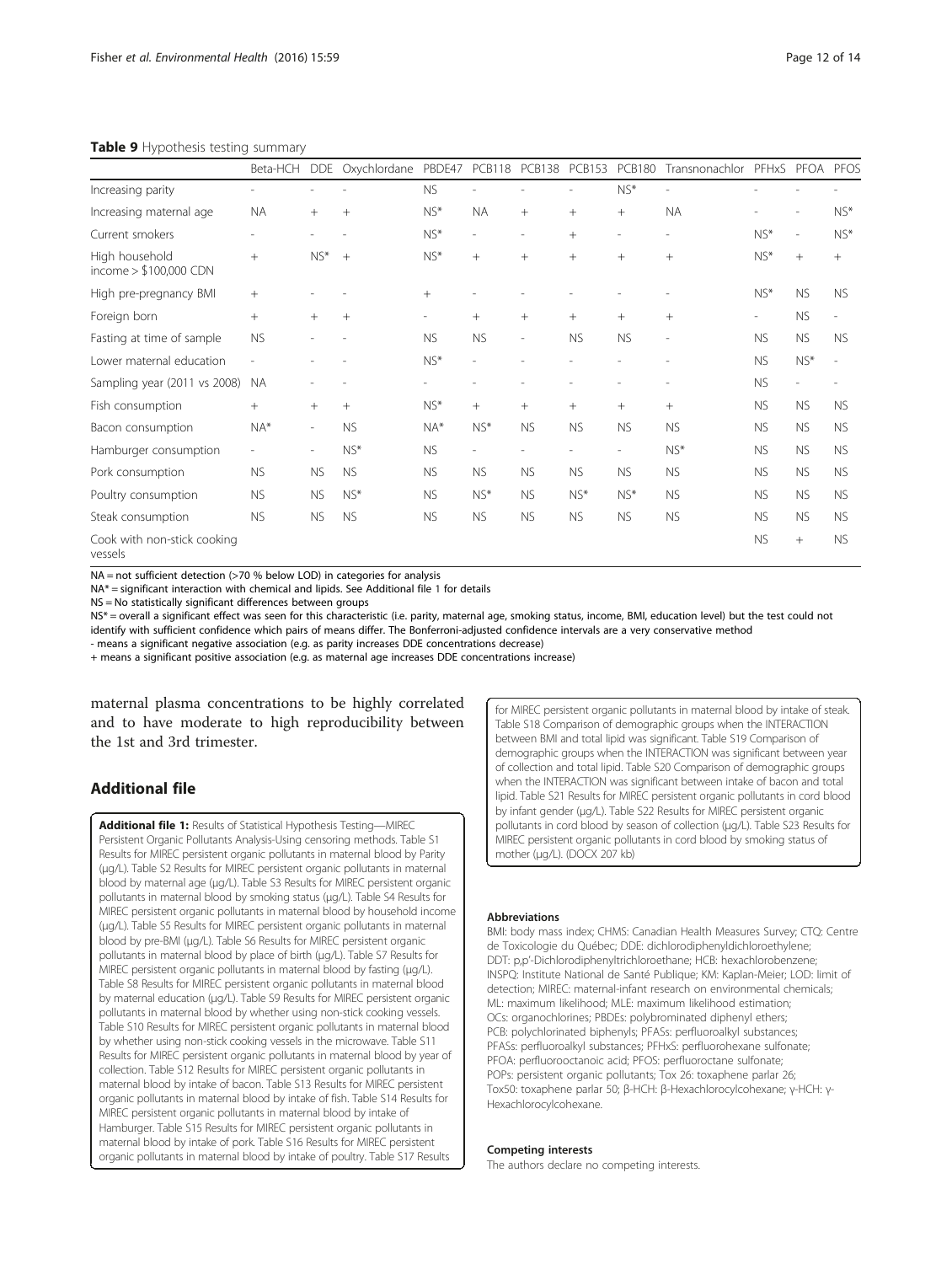## <span id="page-12-0"></span>Authors' contributions

MF: was involved in the design, implementation and analysis of the study. She is also the lead author on the article. TEA: is the co-principal investigator of the MIREC Study and contributed to the interpretation of the results of this article. DH: was involved in the initial design, selection of environmental chemicals, and policy for the MIREC study. He also contributed to the results of this article. CLL: performed the statistical analysis. KD: provided advice and input on the statistical analysis. AL: was involved in the chemical analysis writing of methods. EG: was involved in the chemical analysis and writing of methods. WGF: was a site investigator for MIREC and contributed to the results of this paper. WDF: is the co-principal investigator of MIREC and contributed to the interpretation of the results of this paper. All authors read and approved the final manuscript.

#### Authors' information

Mandy Fisher is a nurse epidemiologist at Health Canada. She has worked on the MIREC study since 2008.

## Acknowledgements

We would like to sincerely thank the participants of the MIREC study for their contributions to the study. We greatly value the hard work and dedication of the Study Coordinating Centre, Site Staff and the MIREC Study Group. This study was funded by Health Canada's Chemicals Management Plan, the Ontario Ministry of the Environment and the Canadian Institute for Health Research (MOP-81285).

#### Author details

<sup>1</sup> Healthy Environments and Consumer Safety Branch, Health Canada, Ottawa, ON, Canada. <sup>2</sup>Le Centre de toxicologie du Québec, Institut nationale de santé publique du Québec, Québec, QC, Canada. <sup>3</sup>Department of Obstetrics and Gynecology, Division of Reproductive Biology, McMaster University, Hamilton, ON, Canada. <sup>4</sup>Centre hospitalier universitaire de Sherbrook (CHUS), Sherbrooke, QC, Canada. <sup>5</sup>Population Studies Division, Environmental Health Science and Research Bureau, Environmental and Radiation Health Sciences Directorate, Health Canada, 50 Columbine Driveway, Tunney's Pasture, Ottawa AL 0801A K1A 0K9, Canada.

## Received: 17 July 2015 Accepted: 25 April 2016 Published online: 04 May 2016

#### References

- 1. The Secretariat of the Stockholm Convention. Stockholm Convention on Persistent Organic Pollutants (POPs) as amended in 2009. [http://chm.pops.](http://chm.pops.int/Convention/ThePOPs/ListingofPOPs/tabid/2509/Default.aspx) [int/Convention/ThePOPs/ListingofPOPs/tabid/2509/Default.aspx](http://chm.pops.int/Convention/ThePOPs/ListingofPOPs/tabid/2509/Default.aspx) Accessed 21 Feb 2016.
- 2. Health Canada. Report on Human Biomonitoring of Environmental Chemicals in Canada: Results of the Canadian Health Measures Survey Cycle 1 (2007-2009). Ottawa: Health Canada; 2010. [http://www.hc-sc.gc.ca/ewh](http://www.hc-sc.gc.ca/ewh-semt/pubs/contaminants/chms-ecms/index-eng.php)[semt/pubs/contaminants/chms-ecms/index-eng.php.](http://www.hc-sc.gc.ca/ewh-semt/pubs/contaminants/chms-ecms/index-eng.php) Accessed 12 Apr 2016.
- 3. CDC. Fourth National Report on Human Exposure to Environmental Chemicals. Atlanta, GA: Department of Health, Centers for Disease Control and Prevention, 2009. [http://www.cdc.gov/exposurereport/.](http://www.cdc.gov/exposurereport/) Accessed 12 Apr 2016.
- 4. CDC. Fourth National Report on Human Exposure to Environmental Chemicals: Updated Tables, August 2014. Atlanta: U.S. Department of Health and Human Services; 2014.
- 5. Sundstrom M, Ehresman DJ, Bignert A, et al. A temporal trend study (1972- 2008) of perfluorooctanesulfonate, perfluorohexanesulfonate, and perfluorooctanoate in pooled human milk samples from Stockholm, Sweden. Environ Int. 2011;37(1):178–83.
- 6. Ryan JJ, Rawn DF. The brominated flame retardants, PBDEs and HBCD, in Canadian human milk samples collected from 1992 to 2005; concentrations and trends. Environ Int. 2014;70:1–8.
- 7. Ode A, Rylander L, Lindh CH, et al. Determinants of maternal and fetal exposure and temporal trends of perfluorinated compounds. Environ Sci Pollut Res Int. 2013;20(11):7970–8.
- Porpora MG, Lucchini R, Abballe A, et al. Placental transfer of persistent organic pollutants: a preliminary study on mother-newborn pairs. Int J Environ Res Public Health. 2013;10(2):699–711.
- Vizcaino E, Grimalt JO, Fernandez-Somoano A, Tardon A. Transport of persistent organic pollutants across the human placenta. Environ Int. 2014;65:107–15.
- 10. Lau C, Anitole K, Hodes C, Lai D, Pfahles-Hutchens A, Seed J. Perfluoroalkyl acids: a review of monitoring and toxicological findings. Toxicol Sci. 2007; 99(2):366–94.
- 11. ATSDR. Draft Toxicolgoical Profile: Perfluoroalkyls (Chapter 5: Production, Import/Export, Use and Disposal). U.S. Department of Health and Human Services, 2009.<http://www.atsdr.cdc.gov/toxprofiles/tp.asp?id=1117&tid=237>. Accessed 12 Apr, 2016.
- 12. EPA. PFOA Stewardship Program. [https://www.epa.gov/assessing-and-managing](https://www.epa.gov/assessing-and-managing-chemicals-under-tsca/20102015-pfoa-stewardship-program)[chemicals-under-tsca/20102015-pfoa-stewardship-program.](https://www.epa.gov/assessing-and-managing-chemicals-under-tsca/20102015-pfoa-stewardship-program) Accessed 12 Apr 2016.
- 13. Clarke DB, Bailey VA, Routledge A, et al. Dietary intake estimate for perfluorooctanesulphonic acid (PFOS) and other perfluorocompounds (PFCs) in UK retail foods following determination using standard addition LC-MS/MS. Food Addit Contam Part A Chem Anal Control Expo Risk Assess. 2010;27(4):530–45.
- 14. D'Hollander W, Herzke D, Huber S, et al. Occurrence of perfluorinated alkylated substances in cereals, salt, sweets and fruit items collected in four European countries. Chemosphere. 2015;129:179–85.
- 15. Voorspoels S, Covaci A, Jaspers VL, Neels H, Schepens P. Biomagnification of PBDEs in three small terrestrial food chains. Environ Sci Technol. 2007;41(2):411-6.
- 16. Rawn DF, Sadler A, Quade SC, et al. Brominated flame retardants in Canadian chicken egg yolks. Food Addit Contam Part A Chem Anal Control Expo Risk Assess. 2011;28(6):807–15.
- 17. Voorspoels S, Covaci A, Neels H, Schepens P. Dietary PBDE intake: a marketbasket study in Belgium. Environ Int. 2007;33(1):93–7.
- 18. Fromme H, Korner W, Shahin N, et al. Human exposure to polybrominated diphenyl ethers (PBDE), as evidenced by data from a duplicate diet study, indoor air, house dust, and biomonitoring in Germany. Environ Int. 2009; 35(8):1125–35.
- 19. Meeker JD, Johnson PI, Camann D, Hauser R. Polybrominated diphenyl ether (PBDE) concentrations in house dust are related to hormone levels in men. Sci Total Environ. 2009;407(10):3425–9.
- 20. Wilford BH, Shoeib M, Harner T, Zhu J, Jones KC. Polybrominated diphenyl ethers in indoor dust in Ottawa, Canada: implications for sources and exposure. Environ Sci Technol. 2005;39(18):7027–35.
- 21. Government of Canada. Polybrominated Diphenyl Ethers (PBDEs). [http://](http://www.chemicalsubstanceschimiques.gc.ca/fact-fait/glance-bref/pbde-eng.php) [www.chemicalsubstanceschimiques.gc.ca/fact-fait/glance-bref/pbde-eng.](http://www.chemicalsubstanceschimiques.gc.ca/fact-fait/glance-bref/pbde-eng.php) [php](http://www.chemicalsubstanceschimiques.gc.ca/fact-fait/glance-bref/pbde-eng.php). Accessed 3 Feb 2015.
- 22. UNEP. Guidance on Alternative Flame Retardants to the Use of Commercial Pentabromodiphenyether. Oslo, Norway: United National Environment Program; 2009.
- 23. Gilbert ME, Rovet J, Chen Z, Koibuchi N. Developmental thyroid hormone disruption: prevalence, environmental contaminants and neurodevelopmental consequences. Neurotoxicology. 2012;33(4):842–52.
- 24. Fox DA, Grandjean P, de Groot D, Paule MG. Developmental origins of adult diseases and neurotoxicity: epidemiological and experimental studies. Neurotoxicology. 2012;33(4):810–6.
- 25. Hansen S, Nieboer E, Odland JO, Wilsgaard T, Veyhe AS, Sandanger TM. Levels of organochlorines and lipids across pregnancy, delivery and postpartum periods in women from Northern Norway. J Environ Monit. 2010;12(11):2128–37.
- 26. Hansen S, Nieboer E, Sandanger TM, et al. Changes in maternal blood concentrations of selected essential and toxic elements during and after pregnancy. J Environ Monit. 2011;13(8):2143–52.
- 27. Chevrier J, Harley KG, Bradman A, Gharbi M, Sjodin A, Eskenazi B. Polybrominated diphenyl ether (PBDE) flame retardants and thyroid hormone during pregnancy. Environ Health Perspect. 2010;118(10):1444–9.
- 28. Meeker JD. Exposure to environmental endocrine disruptors and child development. Arch Pediatr Adolesc Med. 2012;166(10):952–8.
- 29. Crofton KM, Craft ES, Hedge JM, et al. Thyroid-hormone-disrupting chemicals: evidence for dose-dependent additivity or synergism. Environ Health Perspect. 2005;113(11):1549–54.
- 30. Casas M, Nieuwenhuijsen M, Martinez D, et al. Prenatal exposure to PCB-153, p, p'-DDE and birth outcomes in 9000 mother-child pairs: exposureresponse relationship and effect modifiers. Environ Int. 2015;74:23–31.
- 31. Govarts E, Nieuwenhuijsen M, Schoeters G, et al. Birth weight and prenatal exposure to polychlorinated biphenyls (PCBs) and dichlorodiphenyldichloroethylene (DDE): a meta-analysis within 12 European Birth Cohorts. Environ Health Perspect. 2012;120(2):162–70.
- 32. Ferguson KK, O'Neill MS, Meeker JD. Environmental contaminant exposures and preterm birth: a comprehensive review. J Toxicol Environ Health B Crit Rev. 2013;16(2):69–113.